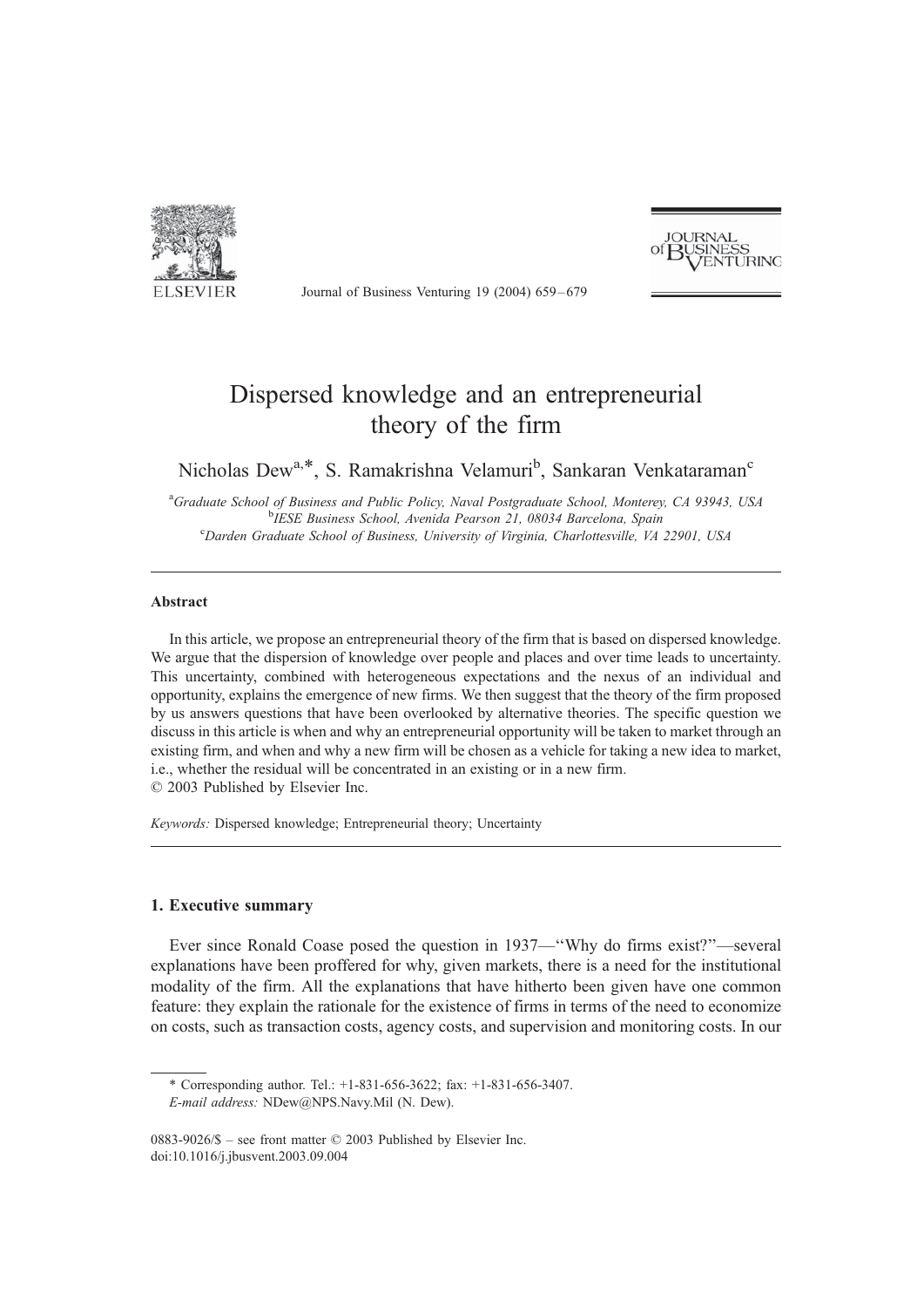view, these explanations erroneously assume that a given transaction can be carried out either in a market or in a firm, and that it is only the cost saving that determines where it will in effect be carried out.

We offer an alternative explanation by arguing that the dispersion of economic knowledge over people, places, and over time leads to genuine uncertainty. A firm is created when an entrepreneur recognizes an opportunity in an environment of genuine uncertainty and is unable to sell this opportunity in the market. She then creates a firm by ensuring fixed payments to other parties such as employees and suppliers and by keeping for herself the residual rights. Our theory has three unique features: first, it traces the genesis of firms to the recognition of an entrepreneurial opportunity; second, unlike other theories that emphasize transactions and agency relationships, our theory places the individual at the center of the explanation of why firms exist; finally, it addresses the critical question of why particular firms exist.

## 2. Introduction

The peculiar character of the problem of a rational economic order is determined precisely by the fact that the knowledge of the circumstances of which we must make use never exists in concentrated or integrated form but solely as the dispersed bits of incomplete and frequently contradictory knowledge, which all the separate individuals possess. (Hayek, 1945, p. 519).

Since the publication in 1945 of Hayek's seminal essay, interest in the relationship between the knowledge possessed by economic agents and the process of recognition, pursuit, and exploitation of entrepreneurial opportunities has grown (Venkataraman, 1997; Shane, 2000). In this article, we explore the implications of dispersed knowledge for an entrepreneurial theory of the firm. Specifically, we seek answers to the question of why particular new firms are created, that is—why are some new ideas brought to market through existing firms, and others through new firms? We suggest that the answer to this question is to be found in the dispersed nature of knowledge.

The core of the theory presented here is that three phenomena arise from the dispersion of knowledge that are critical to an entrepreneurial theory of the firm. The first is that the dispersion of knowledge gives rise to genuine uncertainty, which necessitates the contractual structure that we recognize as a firm.<sup>1</sup> The second is that dispersion of knowledge and genuine uncertainty contribute to the heterogeneity of expectations that must exist in order for one or more individuals to exploit the potential of the contractual structure of the firm. The

<sup>&</sup>lt;sup>1</sup> When we refer to a firm, we take it to possess the six characteristics stipulated by Alchian and Demsetz (1972, p. 794): (1) joint input production, (2) several input owners, (3) one party who is common to all the contracts of the joint inputs, (4) who has rights to renegotiate any input's contracts independently of contracts with other input owners, (5) who holds the residual claim, and (6) who has the right to sell his central contractual residual status.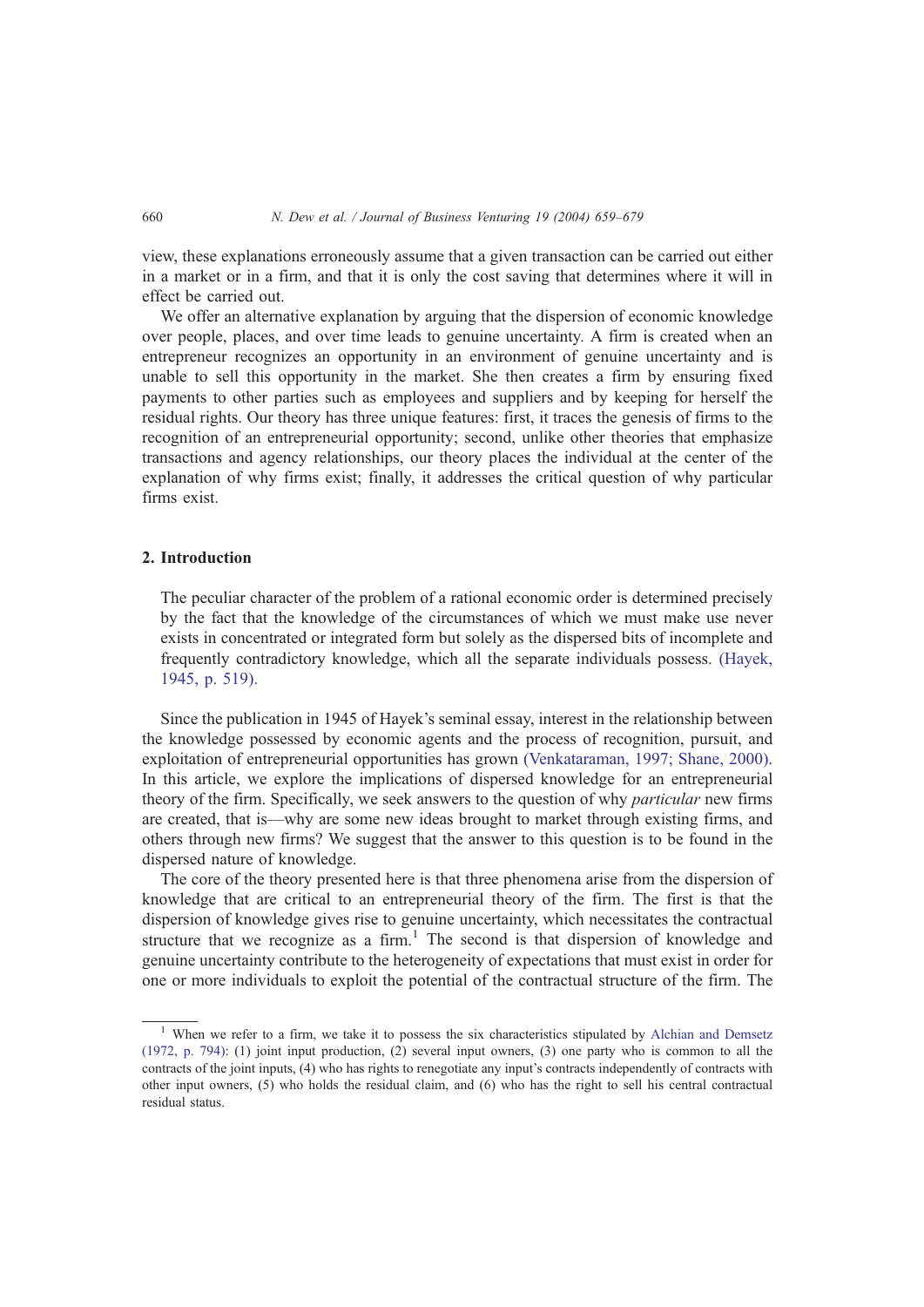third is that dispersion of knowledge, genuine uncertainty, and heterogeneous expectations give rise to the nexus of the enterprising individual and the opportunity to discover, create, and exploit new markets. These three elements together explain why particular new firms are created. This theory is summarized in Fig. 1. As depicted in the figure, dispersion of knowledge (Hayek, 1945) serves as our starting point. We suggest that a dispersion of



Fig. 1. Dispersion of knowledge (Hayek, 1945).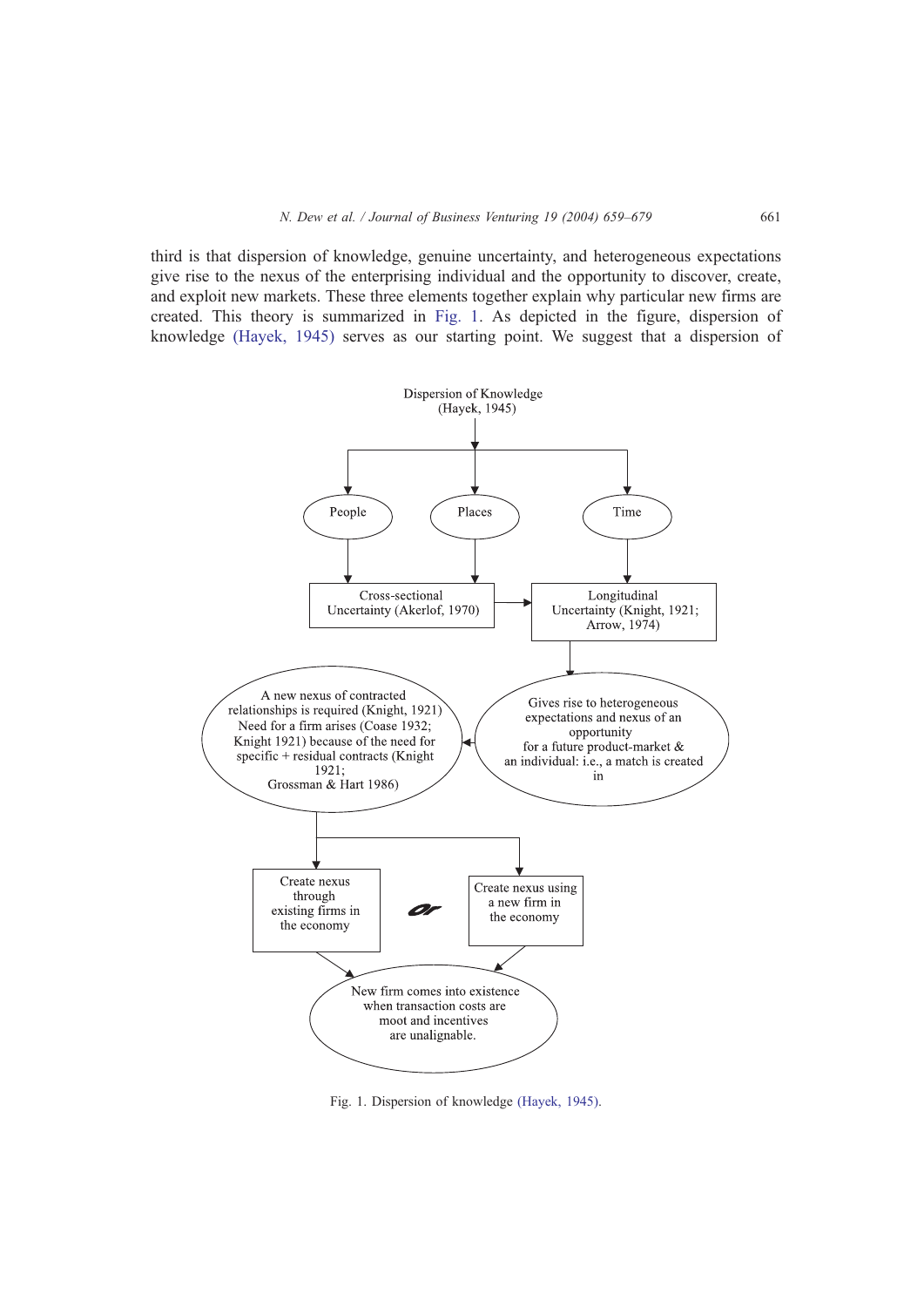knowledge across people and places leads to information asymmetry of the Akerlofian variety (Akerlof, 1970). Akerlofian information asymmetry, in combination with dispersion of knowledge over time, leads to Knightian uncertainty (Knight, 1921), and forms the core element of the entrepreneurial theory of the firm that we develop in this essay. We argue that dispersed knowledge, along with Knightian uncertainty, contributes to economic agents having heterogeneous expectations. These heterogeneous expectations, in turn, lead to the nexus of an individual and an opportunity. Exploiting this opportunity requires the unique contractual structure of the firm and leads to a choice between the two alternative modes of an existing or a new firm. The choice of the mode of exploiting the opportunity depends on whether the opportunity is discovered or created inside an existing organization or outside of it, whether any exclusive and defensible property rights (such as patents) exist over the opportunity, and the heterogeneous expectations of the parties relevant to the exploitation of the opportunity. $2-4$ 

This article proceeds as follows. We start by raising a new question relevant to entrepreneurship that traditional theories of the firm leave unaddressed. Next, we analyze the different ways in which knowledge is dispersed. We then argue that the dispersion of knowledge has an important role in three phenomena: genuine uncertainty, heterogeneous expectations, and the nexus of the individual and the opportunity. We then describe why these phenomena result in the distinctive contractual structure of the firm and why entrepreneurs create new products and services sometimes through existing firms and sometimes by creating new firms. We end by contrasting the theory offered here with some existing theories of the firm and offer some conclusions about what the theory developed here may have to offer researchers.

The theory developed here combines several perspectives on the theory of the firm to create a theory of the entrepreneurial firm that is relevant, meaningful, and fitting in the context of entrepreneurship. The theory can answer, with no loss of parsimony, the three central questions addressed by existing theories: Why do firms exist? What are the determinants of their scale and scope? Why do some firms persist over time? Second, it contributes a distinctly entrepreneurial perspective on the theory of the firm by addressing the issue of when and why new firms are created by entrepreneurs, i.e., why some entrepreneurial opportunities are pursued through new firms instead of through existing firms.

#### 3. Background—new questions

Entrepreneurship—the process by which opportunities for the creation of markets for new products and services are recognized, pursued, and exploited (Venkataraman, 1997)—is a

<sup>&</sup>lt;sup>2</sup> We suggest that it is meaningful to talk of individuals, as opposed to firms, as the recognizers of opportunities. <sup>3</sup> Our discussion assumes that the property rights to the opportunity are held by the agent. If they are held by

the principal, then the opportunity will be pursued through the existing firm.<br> $\frac{4}{3}$  A new firm that is created by the principals of the existing firm is considered an existing firm by us. The

difference between a new and an existing firm is based on who the principals are.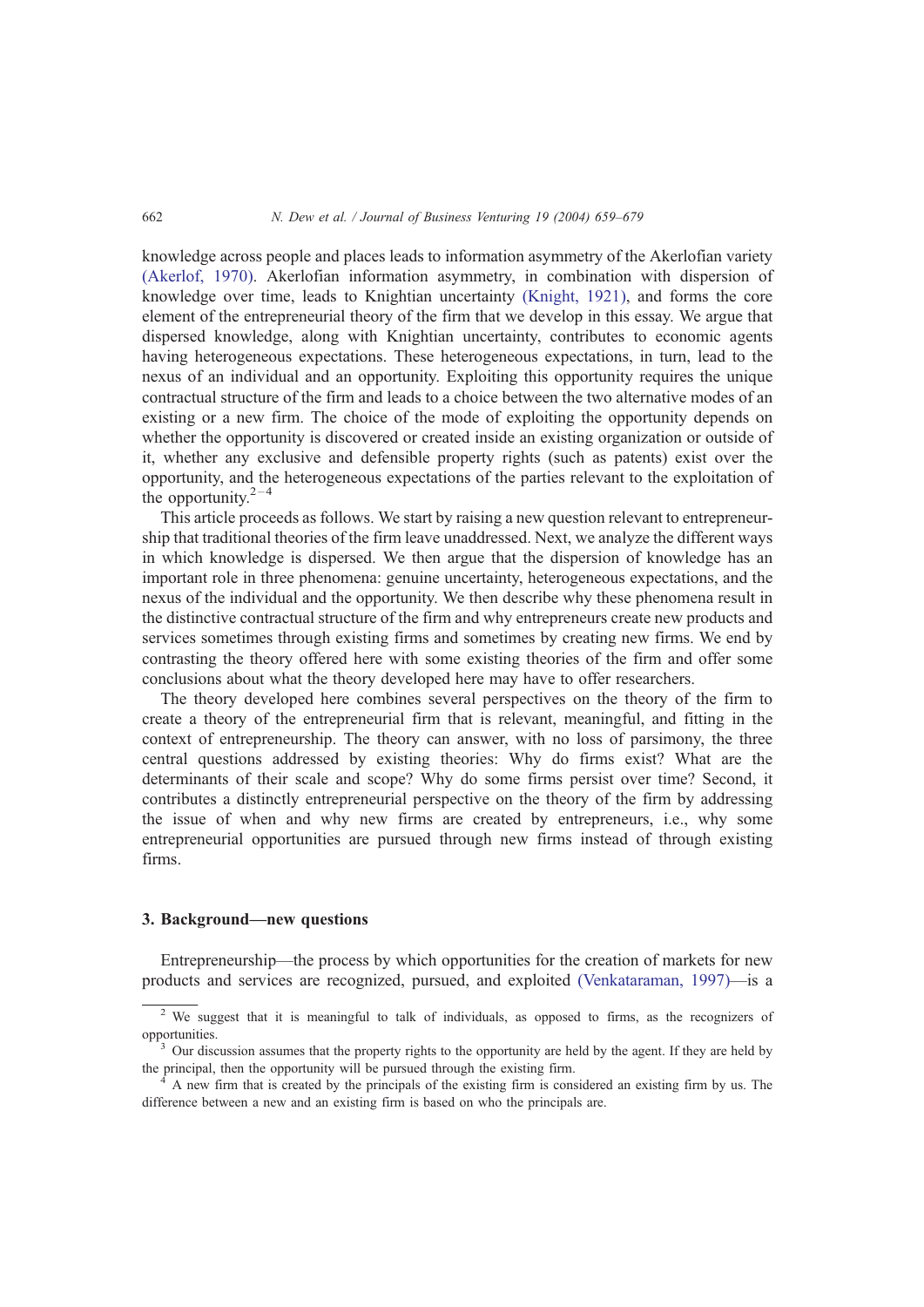phenomenon that is apparent to any casual observer of economic activity. Indeed, some of the most critically acclaimed economic theorists have suggested that the creation of new product markets is at the very core of economic activity (for instance, Schumpeter, 1976). It seems reasonable to make at least two conjectures about the genesis of new product markets (Venkataraman and Sarasvathy, 2001). First, of all the product possibilities that could come into existence from a new technology, $\frac{5}{5}$  only a subset will actually be created and brought into existence within a finite period. The history of invention suggests that long lead times exist between invention and the production of novel economic artifacts, that a slew of economic failures often precedes the eventual successful application of technologies (Wiener, 1996), and that many product possibilities languish on research benches and never result in new product markets. The second conjecture is that only a subset of the products that are brought into existence from a given invention will be launched through existing firms, whereas the rest will be launched through new firms.<sup>6</sup> This conjecture is supported by casual observation that suggests that many new products are brought to market by new firms even in industries dominated by existing firms. For specific examples, one only needs to think of Amazon.com in book retailing and Wal-Mart in discount retailing. In this article, our focus will be on exploring the second conjecture.

Rather curiously, traditional theories<sup>7</sup> of the firm do not take the phenomenon of the genesis of particular firms or markets as the subject matter of their theorizing (for an exception, see Rumelt, 1987), let alone recognize the importance of individuals in this process. Therefore, they do not attempt to directly address the key question of the role of existing and new firms in bringing new products and services into the economy. Instead, traditional theories focus on explaining the existence of the firm as a mode of economic organization. Holmstrom and Tirole (1989) state that a theory of the firm must answer two questions: first, why firms exist; and second, what determines their scale and scope, or, stated differently, why are all nonmarket activities not organized through one single giant firm (Coase, 1937)? Other theorists have suggested that additional questions are important; such as why do some firms *persist* over time (e.g., Hannan and Freeman, 1984). The best-known theory—the transaction cost theory of Coase (1937) and its derivatives—has developed into a rich research stream focused on these questions.

Nevertheless, this body of research leaves unaddressed important questions about the nature of firms that are crucial to entrepreneurship, namely, why do entrepreneurs create particular new firms to pursue opportunities instead of utilizing existing firms? Our suggestion is that there exists a distinctive entrepreneurial perspective on the theory of the firm that answers this question.

<sup>5</sup> Sarasvathy and Venkataraman (2001) define technology broadly as knowledge that can be embedded in a product or service.

<sup>&</sup>lt;sup>6</sup> It is possible for some new products and services to be brought into existence through institutions that are not firms, e.g., Linux computer software.

 $<sup>7</sup>$  Under the general description of "traditional theories" we include the remarkable original insights of Coase</sup> (1937) and all its subsequent derivatives (such as Williamson (1985) as well as contributions of Alchian and Demsetz (1972), Penrose (1995), Jensen and Meckling (1976), etc.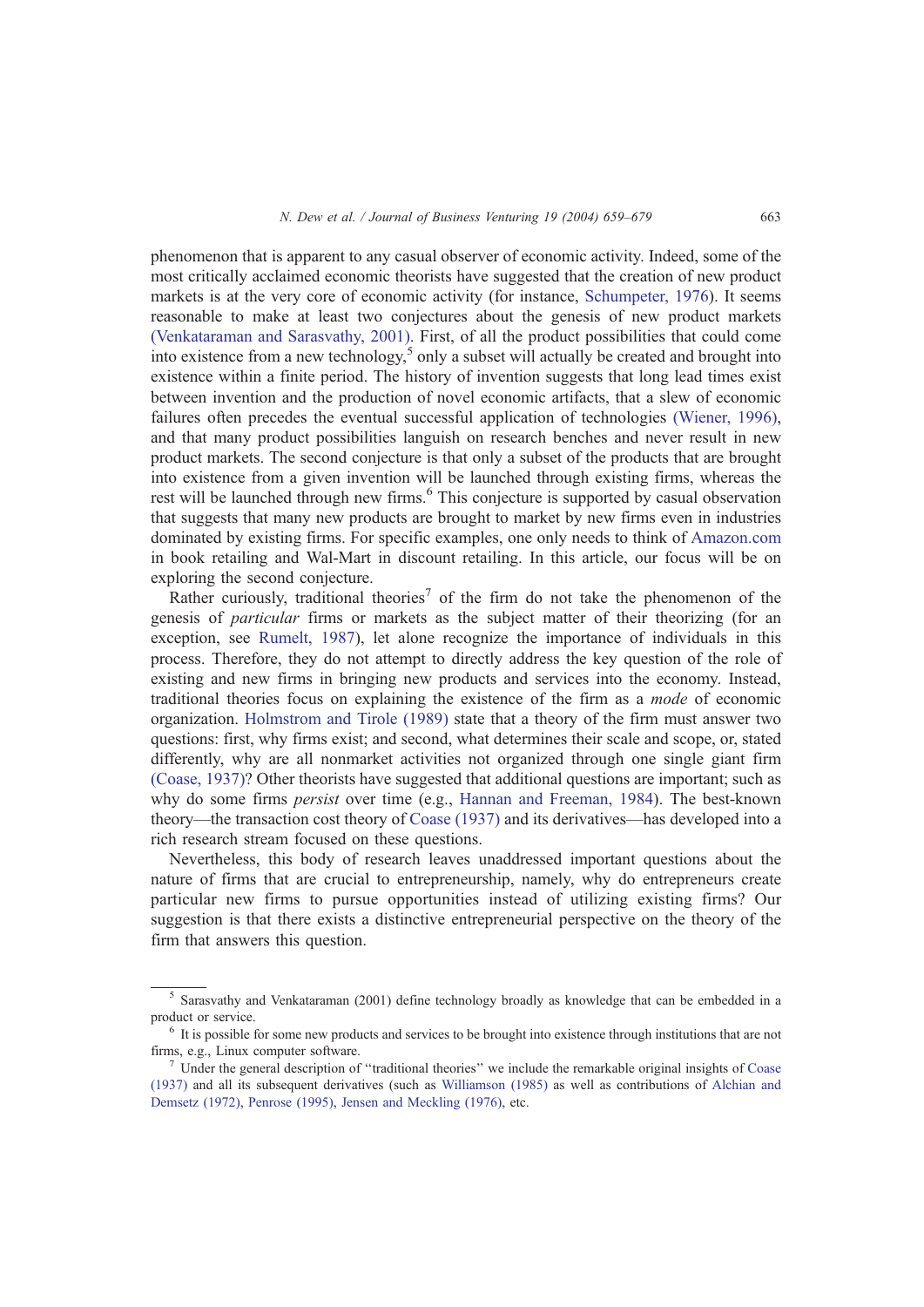# 4. Uncertainty and the dispersion of knowledge

The concept of the dispersion of knowledge was formulated by Hayek (1945) in his famous essay on the role of knowledge in economic theory. Importantly, Hayek distinguished between two types of knowledge: first, the body of scientific knowledge, which is stable and can be best known by suitably chosen experts in their respective fields; second, the dispersed knowledge of particular time and place, whose importance only the individual possessing it can judge. Hayek pinpointed the harnessing of this latter type of knowledge as a key and underestimated element in the economic development of society. Fundamentally, because of the dispersion of knowledge, different people know different things and in this article we focus especially on the characteristics and nature of these differences as a fundamental facet in the explanation for the existence of firms. $8.9$ 

Two aspects of the important relationship between the dispersion of knowledge and uncertainty have received extensive theoretical treatment. First, in a famous article, Akerlof (1970), pointed to the ways in which the dispersion of knowledge across people and places leads to asymmetries of knowledge that lead to uncertainty. In his original exposition of this issue, Akerlof pointed to the phenomenon of ''lemons'' (used cars for sale that are defective): the set of economic transactions that were closed because of the uncertainty caused by the ''lemons'' phenomenon. Akerlof argued that if the percentage of ''lemons'' in the total population of used cars for sale were to be high, then potential buyers, who have limited ways of telling a good car from a "lemon" due to their information asymmetry vis-à-vis sellers, would demand discounts on the prices of all used cars (including the reliable ones). The sellers of reliable used cars would then be discouraged from putting their cars up for sale. This would lead to an adverse selection, such that a larger and larger percentage of ''lemons'' would make up the population of used cars for sale. The information asymmetry between buyers and sellers could reach a point at which the market for used cars could come to a

<sup>8</sup> For convenience, we use the term knowledge to include information in this article. We recognize that knowledge is normally described as ''justified true belief'' whereas information can be true or false or unverifiable and that the distinction between knowledge and information is sometimes important in an argument. However, our thesis rests on the issue of dispersion, not on the differences between knowledge and information. <sup>9</sup> We make a distinction between three types of knowledge: contingent, idiosyncratic, and specialized.

Contingent knowledge is the knowledge that an agent receives by virtue of being in a particular place at a particular time and by interacting with particular individuals. The agent does not search for this knowledge but instead comes to know certain things serendipitously, by ''blind luck'' (Nelson and Winter, 1982). The size and characteristics of the agent's social networks influence the type of contingent knowledge received (Granovetter, 1973). Idiosyncratic knowledge is the knowledge that a particular person possesses or receives simply by virtue of being that person. The degree of heterogeneity of an individual with respect to other individuals in a group will determine the likelihood of her receiving or possessing differential knowledge. Specialized knowledge is knowledge that comes from particular educational training and professional experience. Specialized knowledge can be explicit or tacit. Tacit knowledge can be difficult to codify and transmit. A particular aspect of tacitness that Polanyi (1966) pointed out is ignorance of your own knowledge, i.e., until a situation arises in which it is required, the agent is not aware she has the requisite knowledge to make the decision. Since knowledge is contingent, idiosyncratic, specialized, and partly tacit, different people know different things. In other words, knowledge is dispersed.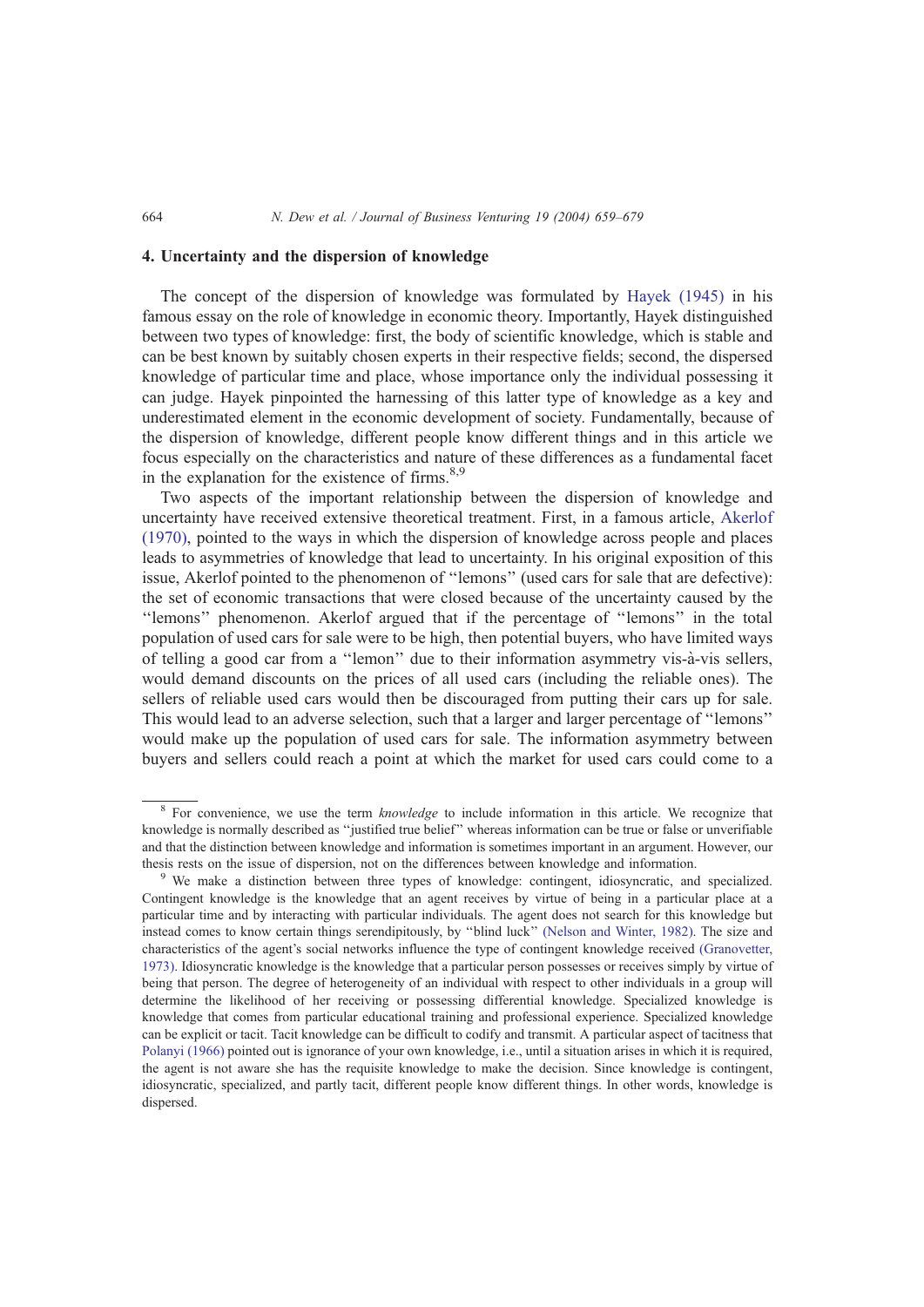standstill. We describe Akerlofian information asymmetry as cross-sectional uncertainty because it is the uncertainty that arises when all the knowledge pertaining to a transaction is available in the system at one moment in time, but its unequal distribution creates uncertainty.

Knightian uncertainty (Knight, 1921) is different from cross-sectional uncertainty in that no agent in the system can possess accurate knowledge of the future owing to the fact that much knowledge relevant to the prediction of the future has not yet been created by any economic agent. Another way of looking at Knightian uncertainty is to see it as resulting from the lack of futures markets for most goods and services (Arrow, 1974; LeRoy and Singell, 1987). Uncertainty is therefore present because the knowledge relevant to future predictions is not simply unknown, but unknowable (Shackle, 1979). We describe Knightian uncertainty as longitudinal uncertainty owing to its time-dependent characteristics. This aspect of uncertainty has received less theoretical treatment in the literature and yet is critical to the theory of the firm.

At the heart of Knight's exposition of longitudinal uncertainty is the insight that the creation of genuine novelty is a regular occurrence. Novel knowledge defies prediction in three of its aspects. First, the content of novelty cannot be predicted—to predict an invention is to go a long way toward inventing it. A second point that follows from the first is that the timing of the arrival of the invention cannot be predicted. Third, it logically follows from the previous two points that the *effects* of novel inventions cannot be predicted.<sup>10</sup> This genuine lack of predictability owing to the production of novelty is the core aspect of Knightian uncertainty.

Perhaps the simplest and most elegant observation on the relationship between dispersed knowledge and Knightian uncertainty can be gleaned from Schumpeter's (1934) metaphor of the role of combinations in the production of novelty. Schumpeter (pp. 65–66) points out that:

To produce means to combine materials and forces within our reach. To produce other things, or the same things by a different method, means to combine these materials and forces differently...In so far as...the new combinations appear discontinuously, then the phenomenon characterizing development emerges...Development in our sense is then defined by the carrying out of new combinations.

Novel economic artifacts, such as innovations, appear here then as a combination of at least two prior artifacts, artifacts that were dispersed prior to their combination. Koestler's (1964) famous metaphor of the ''biosociative'' process of creation may be seen as an eloquent restatement (and broadening across the spectrum of creative acts) of Schumpeter's basic metaphor of combinations of dispersed knowledge brought together to yield novel new economic artifacts. Similarly, in his discussion of invention, Wiener (1996) emphasizes in a

<sup>&</sup>lt;sup>10</sup> Edison's invention of the phonograph is a wonderful example not only of the creation of genuine novelty but also of the unpredictability of the eventual effects of an invention: The invention Edison anticipated revolutionizing office work (as a record-keeping device) instead revolutionized (after a 100-year gestation period) the face of popular entertainment by making the record industry possible (by providing a cheap way of listening to music).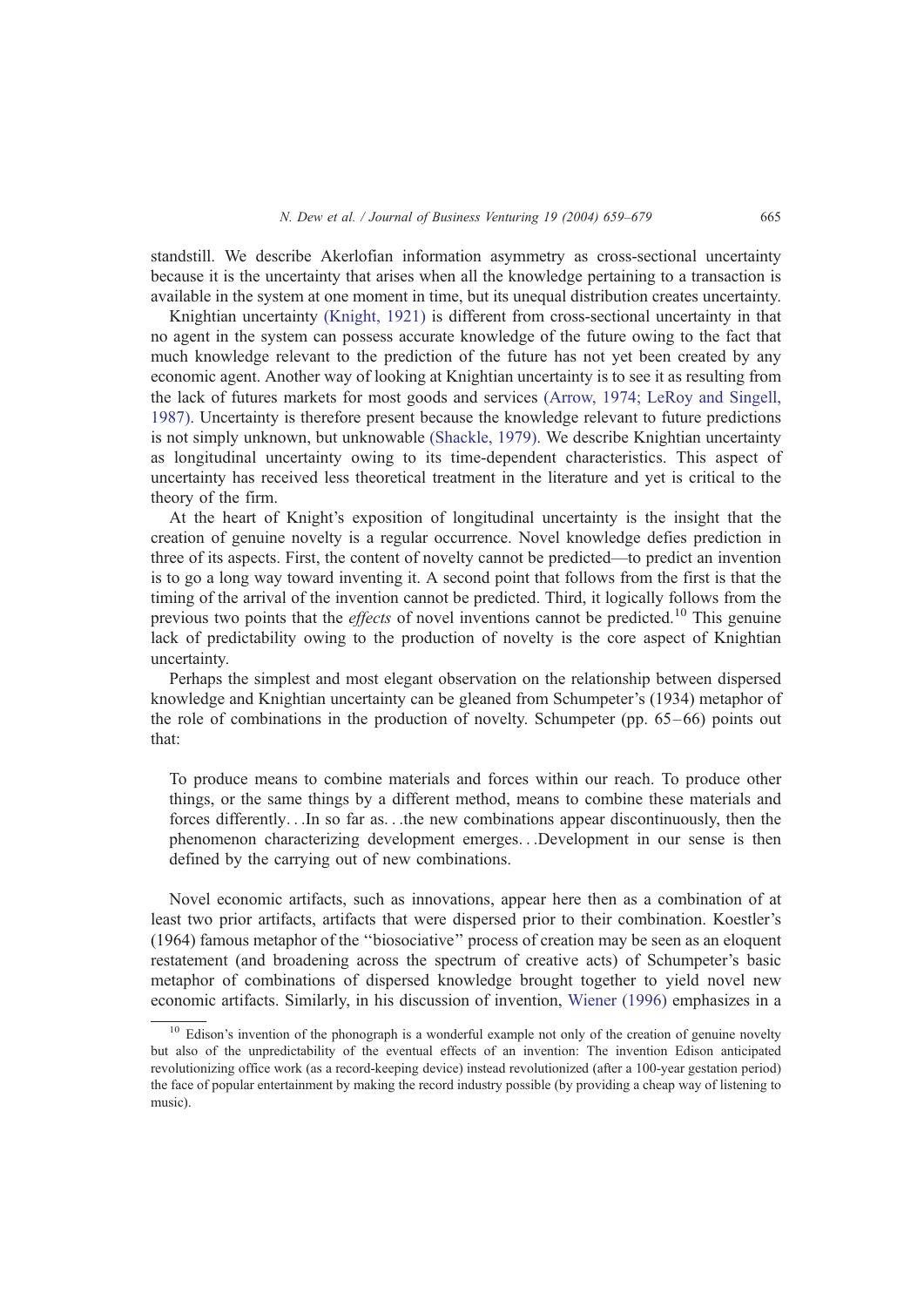very similar way the dispersion of relevant knowledge across people and places (as well as the relationship between physical dispersion and temporal dispersion). The dispersion of knowledge matters in the production of new knowledge because when different people know different things the combination of ''dispersed bits of incomplete and frequently contradictory knowledge'' (Hayek, 1945) by an individual, or group of individuals, sometimes results in the creation of new knowledge that no individual had previously foreseen. As a result, new knowledge enters into the world.

One of Knight's theoretical contributions was to point out the significance to economic affairs of such new knowledge by pressing home the distinction between uncertainty (outcomes whose probabilities are unknowable) and risk (outcomes whose probabilities can be subjectively assigned). Langlois (1984) argues that the distinction between these two concepts might be understood as the difference between structural and parametric knowledge. According to Langlois (p. 29), neoclassical economic theory assumes that the agent always has perfect structural knowledge and only leaves room for imperfect parametric knowledge:

What is often overlooked in the neoclassical literature of information and uncertainty is that its formalism implies certain-knowledge as much as it allows for uncertainty. The agent is implicitly presumed to have an exhaustive list of possible actions and states of the world and, equally important, a means–end framework relating the actions and the states of the world to his utility. We might say that the agent has certain-knowledge of the structure of the problem he faces or, put another way, that he has perfect structural knowledge. Imperfections in the agent's knowledge extend only to specific parameters of the problem—the  $x_i$ —that are obscured from his vision. He may have imperfect parametric knowledge but never imperfect structural knowledge; he may acquire parametric information but never structural information.

An example of an extreme case of structural uncertainty is the range of outcomes from a basic research program. Assume that an entrepreneur wanted to explore the possibility of profiting from a discovery made in the current year by a theoretical physicist. How would she even go about structuring the problem? The discovery may have a commercial application in 50–100 years (a time frame well beyond the investment horizons of most individuals) and this possibility is itself a function of a multiplicity of other discoveries and events in the intervening period. A complete structure cannot be assigned to the problem because to create the structure would require the creation or discovery of the relevant future inventions. It is because of high structural uncertainty that there is no market for most outcomes from basic research programs.

As a point of contrast, risk is a situation that is insurable, meaning simply that the outcomes can be classified, subjective probabilities can be assigned, and a premium can be charged for possible unfavorable outcomes. For example, let us assume that an executive who has worked for 20 years for an established Fortune 100 company is contemplating joining a newly established firm as an employee. Clearly, there is risk associated with a change of employment and several things could go wrong in his future job—he may not get along with his colleagues, he may be unable to perform his job to the satisfaction of his superiors, or his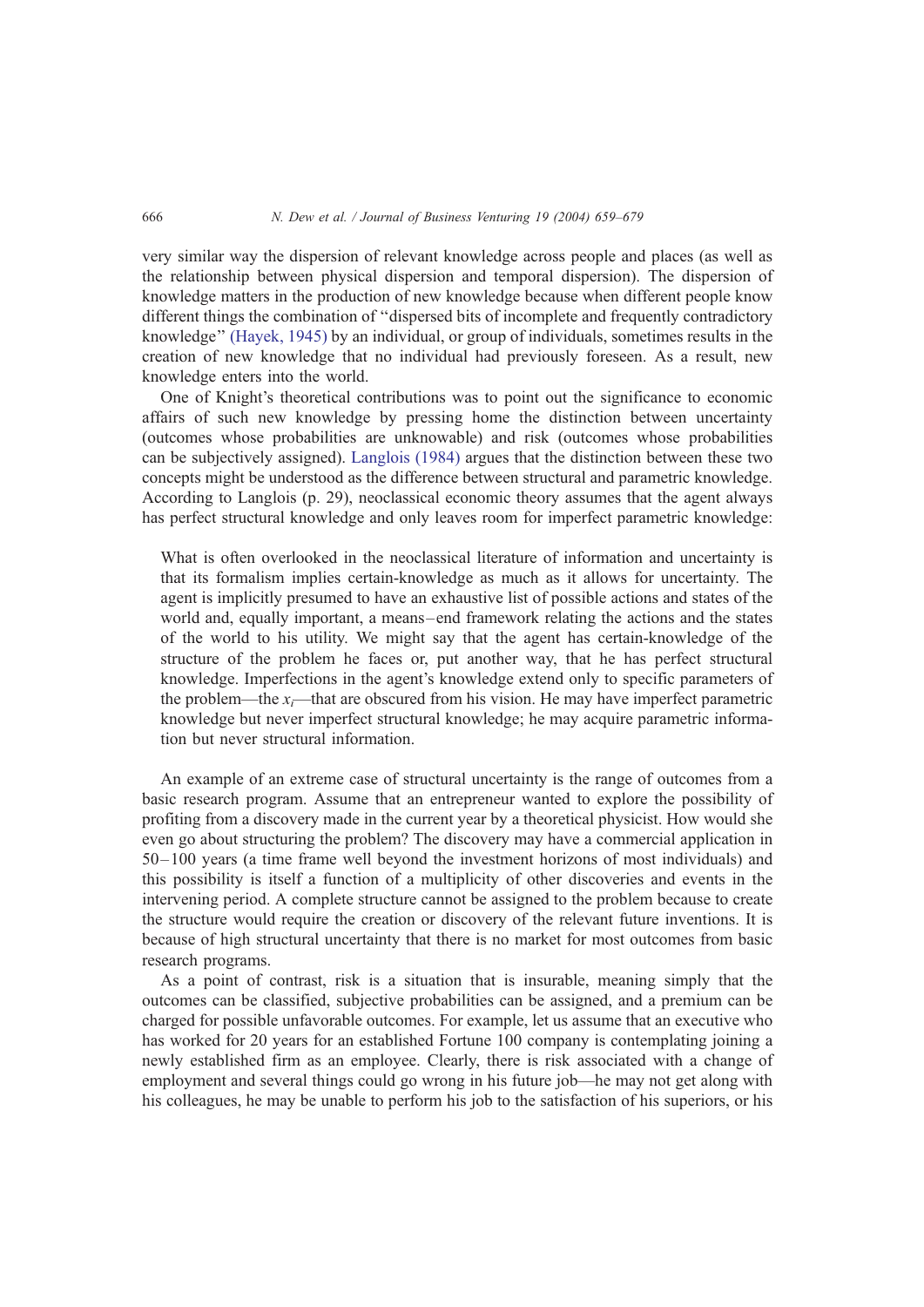future employer could close down, to name just a few. These possible outcomes can be classified in a meaningful way and probabilities assigned to each outcome. The classification will be subjective, as will the probabilities, which means that different individuals will classify the outcomes differently and will assign different probabilities to the outcomes. Therefore, the problem is structurally manageable but parametrically uncertain.

Clearly, the practical differences between Akerlofian and Knightian uncertainty are differences in degree rather than differences in kind. However, these differences have important consequences for the theory of the firm. The important point about risk is that there is a mutual acceptance of the concept of a premium, and therefore of a technically insurable situation. The mutual acceptance of a premium opens the possibility for the parties to conclude the transaction using the price mechanism, which in effect means that the transaction has been concluded in the market. Uncertain situations are ones that exhibit failure of intersubjective agreement between the relevant parties, which means that the price mechanism cannot be used to conclude the transaction: In Knight's (1921, p. 225) words, ''[T]here is no valid basis of any kind for classifying instances."<sup>11</sup> This failure of the price mechanism therefore leads to one of the parties resorting to the contractual structure that we define as a firm.

#### 5. Heterogeneous expectations and the individual opportunity nexus

In the previous section, we have argued that the dispersion of knowledge over people and places and over time leads to Knightian uncertainty. The dispersion of knowledge means that different people know different things, and in combination with Knightian uncertainty, it also contributes to different people having different expectations. Uncertainty both creates the opportunity and the necessity for expectations, and the dispersion of knowledge (among other things<sup>12</sup>) makes it inevitable that those expectations will be heterogeneous.

At least four relevant observations can be made about the role of dispersed knowledge in the construction of heterogeneous expectations. The first is that expectations are an imaginative faculty, not immune from intersubjective agreement, but always subjectively held since another person cannot directly observe the imagination of another individual. Shackle (1979) reasonably speculated that the set of rival possibilities for the future that are imaginatively exercised by an individual is much larger than the actual single future that eventually prevails. Therefore, individuals seek to make the future more predictable for themselves by imagining alternatives but at the same time enlarge the possible set of future outcomes by introducing imaginative possibilities that other actors may not have thought of. They therefore increase aggregate uncertainty by increasing the number of decision possibilities that may occur in future scenarios. In addition, these imaginative possibilities lead individuals to have different expectations about the alternative values of resources.

<sup>&</sup>lt;sup>11</sup> In Langlois and Cosgel's (1993, p. 460) words, "When the categories of knowledge themselves are unknown, they cannot form the basis of interpersonal agreement and market exchange...In such situations...firms supercede markets.''

 $12$  Other factors that may contribute to heterogeneous expectations include stable psychological traits, upbringing, values, social reference points, etc.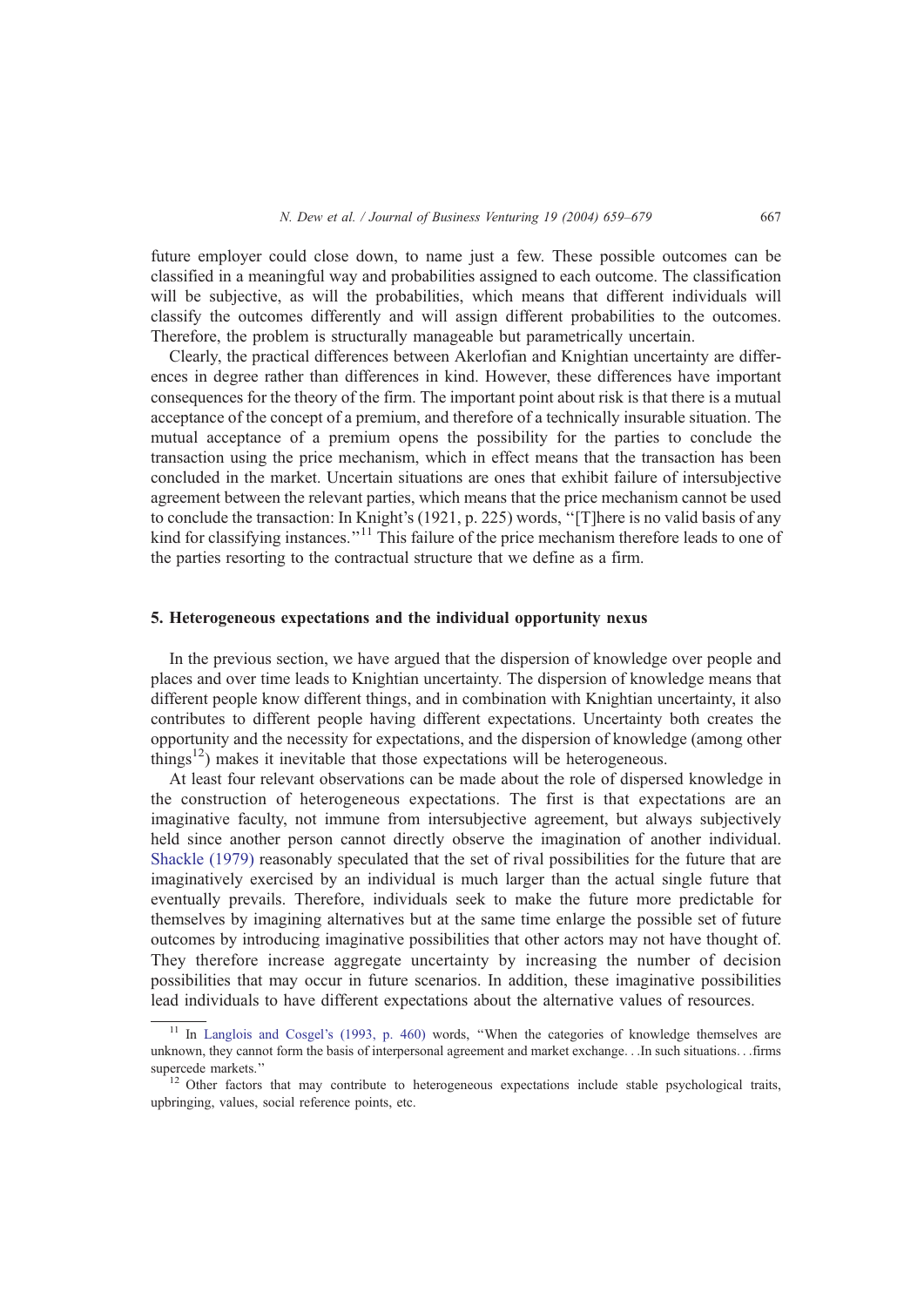Second, it seems reasonable to suggest that even if knowledge was not dispersed in the way Hayek described it, it is likely that individuals would have different expectations. Individuals possess different aspiration levels, psychological traits, cognitive processing capabilities, and prior knowledge. Much of the difference between individuals in these respects is tacit, and therefore, inaccessible not only to outsiders but often to the individuals themselves. These differences alone would lead individuals to have heterogeneous expectations even if they shared exactly the same knowledge of time and place. This explains why two individuals may know the same things but one may not see any potential for profit in it, while the other may see an entrepreneurial opportunity.

Third, costs are subjectively perceived by individuals (Buchanan, 1969). Cost is what the decision-maker sacrifices or gives up when he selects one alternative rather than another. Cost is therefore a forward-looking ex ante concept that depends on the imaginative faculties of the decision-maker. Since knowledge is dispersed, resulting in different people knowing different things, different people will have different costs; costs that depend on the array of alternative scenarios they imagine. This fact explains why individuals may have different opportunity costs, which cause them to have differing expectations about the value of an opportunity.

Fourth, expectations are notoriously volatile (Shackle, 1979). Expectations are constantly being modified as the results of past actions, both of the focal agent and of the other agents, start to become known. There is thus a two-way feedback—expectations lead to agents creating a future (which only partly matches their ex ante expectations) and as the future starts to unfold in unexpected ways the agents modify their expectations for further action. Network theoretic analysis of expectations, including the phenomena of fads and fashions, confirms the criticality of the dispersion of knowledge to expectation formation by pointing out how information channeling through social networks effects expectation formation by economic agents (Bikhchandani et al., 1992).

The implication of heterogeneous expectations is that we cannot talk about opportunities without talking about specific individuals. It is hard to imagine how certain firms could have come to be aside from the particularity of certain individuals: Wedgewood without Josiah Wedgewood, Ford without Henry Ford, General Electric without Thomas Edison, Wal-Mart without Sam Walton. The reason for this is that recognition of an opportunity usually (but not exclusively) depends on the prior knowledge and particular expectations of the individual (Venkataraman, 1997; Shane, 2000). The intersection of an individual and an entrepreneurial opportunity can occur either through a search process or fortuitously. However, the acquisition of knowledge does not guarantee that the individual will recognize and actively pursue an entrepreneurial opportunity.

Particular individuals are therefore likely to discover, create, and exploit particular opportunities.13 One implication of our emphasis on the individual and the opportunity is to highlight the incompleteness of focusing on the individual alone. Our discussion points to a reason for the general lack of success of the traits-based research on entrepreneurship. As we

<sup>&</sup>lt;sup>13</sup> In contradiction to the theory presented here, some economists have theorized that general risk-taking propensity can be used to distinguish entrepreneurs from nonentrepreneurs, for instance, Kihlstrom and Laffont (1979).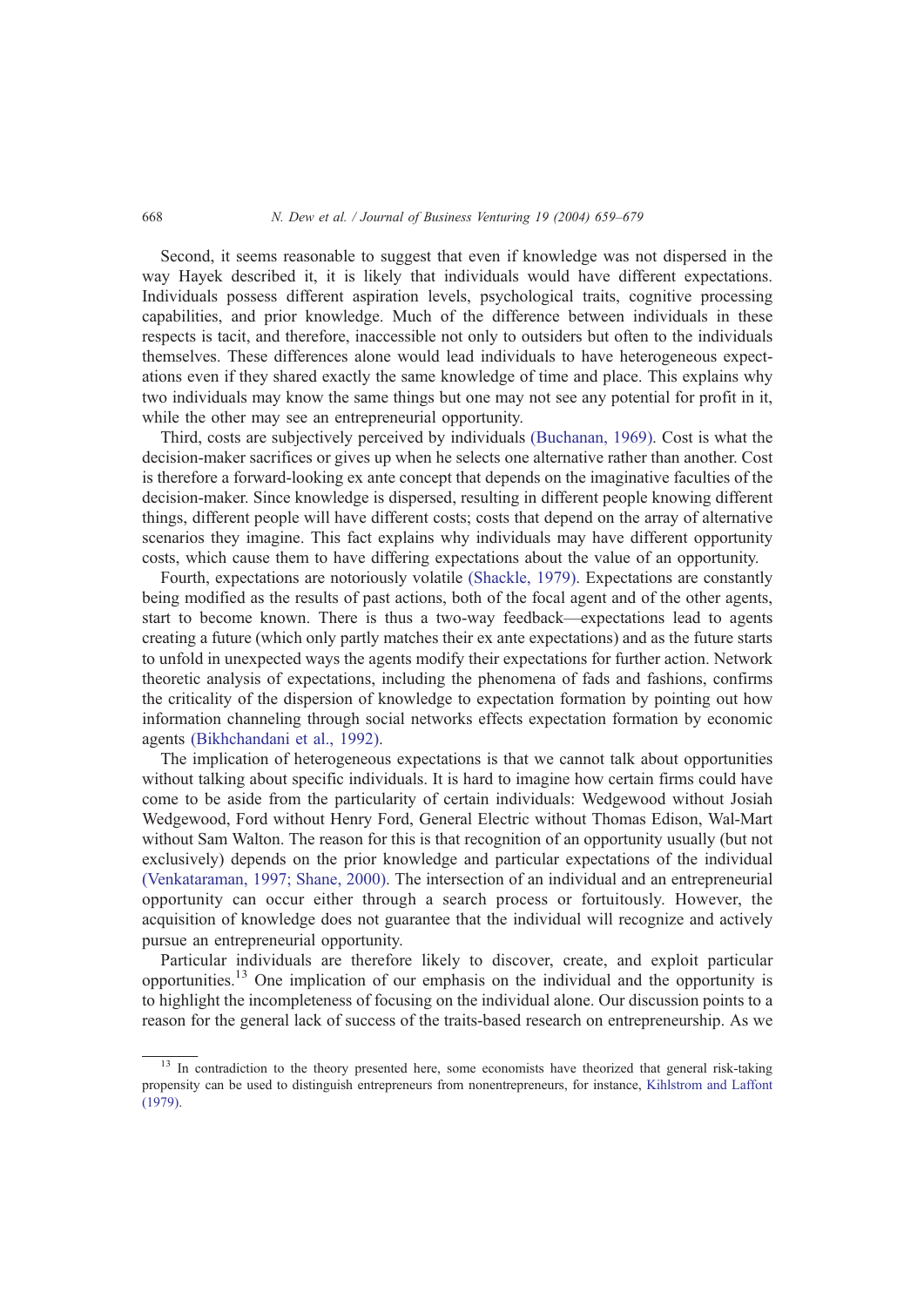have acknowledged, stable psychological characteristics do contribute to the process of opportunity recognition. However, taken in isolation and without due consideration to the quality of the opportunity, they are poor predictors of the likelihood of recognition of an entrepreneurial opportunity.

In summary, dispersion of knowledge and Knightian uncertainty lead economic agents to form heterogeneous expectations about an uncertain future. This heterogeneity is vital to the decision some agents make to create a structure of contracts we recognize as a firm.

## 6. The genesis of particular new firms

In the previous sections, we have established links among three phenomena: dispersed knowledge, Knightian uncertainty, and the heterogeneous expectations of economic agents. We have argued that these three phenomena lead particular individuals to pursue particular opportunities; we refer to this as the individual-opportunity nexus. In this section, we use the arguments developed so far to explain why some opportunities are pursued through existing firms and why some result in particular new firms coming into existence.

## 6.1. Opportunities identified by individuals outside existing firms

Knightian uncertainty is of special relevance to entrepreneurship literature since the central pursuit of the field is how, why, and when entrepreneurs manage, in the absence of markets, to create novel economic artifacts, such as new product and service markets (Venkataraman, 1997). <sup>14</sup> The absence of markets is clearly a situation in which the entrepreneur faces Knightian uncertainty as the entrepreneur chooses to exploit an opportunity to bring new products and services to the market or to use new production processes where the value of final outputs are unknowable at the time the resources are committed. Conceptually, we distinguish between three types of markets—markets for the entrepreneur's services, product markets, and factor markets. In the remainder of this section, we discuss how the presence or absence of these markets influences the manner in which the opportunity is taken to market.

#### 6.1.1. Market for the entrepreneur's services

Knight (1921) was clear that when an individual exercises judgment under uncertainty and decides to pursue an opportunity, there is no market for the entrepreneur's services. This is because there is no intersubjective agreement, which is necessary for a market transaction to take place. If the entrepreneur could sell the opportunity she has recognized at a price that satisfies her, then we would say that a market exists for the opportunity. It is because no such market exists that she has to hire herself by starting a firm. In the recent literature on theories of the firm, several scholars have sought to clarify the distinctive characteristics of an original

<sup>&</sup>lt;sup>14</sup> In Boudreaux and Holcombe's (1989, p. 147) words, "[T]he primary function of the Knightian firm is entrepreneurial; it is a necessary component in the creation of markets.'' And, ''[T]he decisions of entrepreneurs are crucial in determining what particular goods and services will be available on the market'' (p. 150).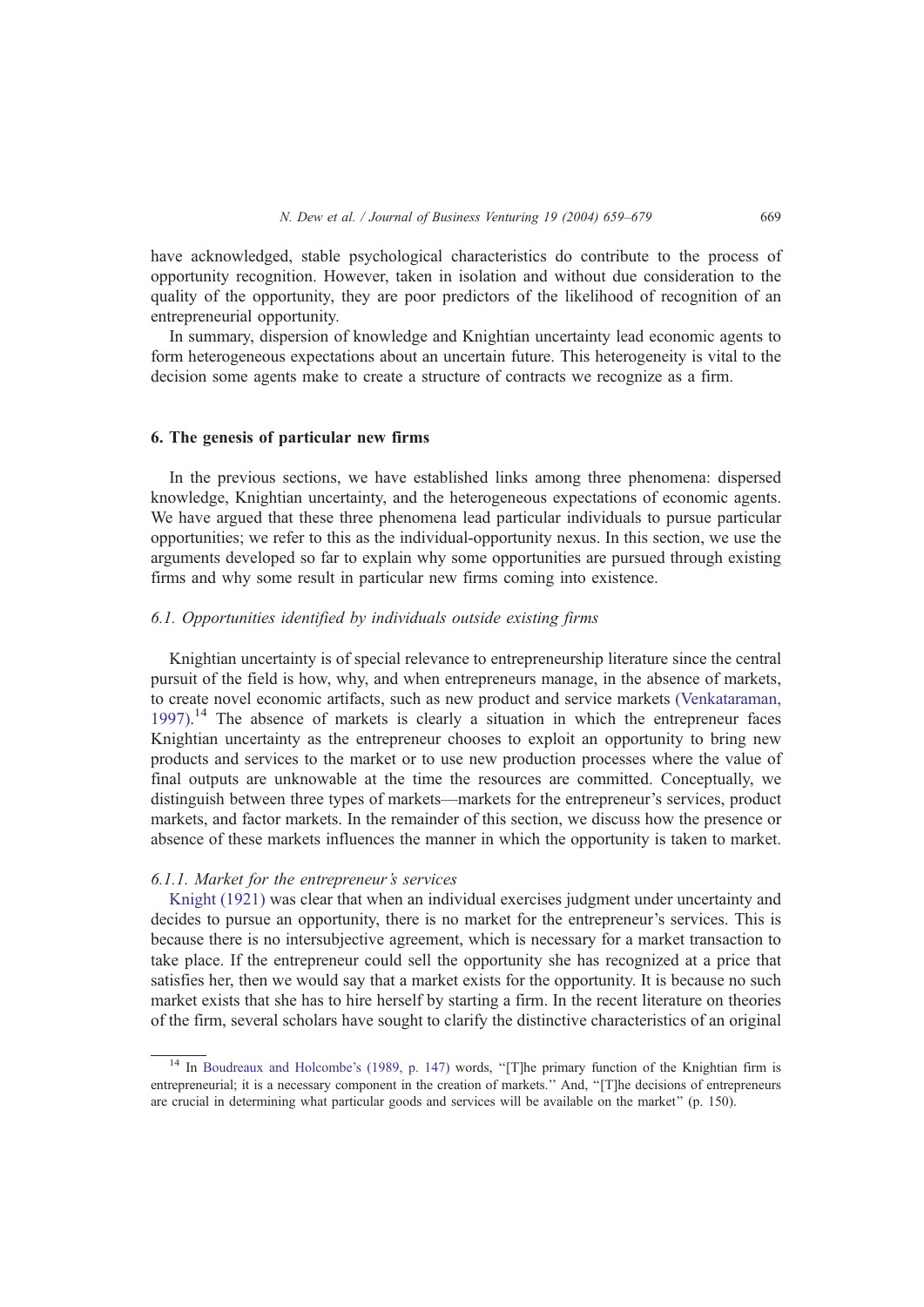Knightian theory of the firm (Langlois and Cosgel, 1993; Boudreaux and Holcombe, 1989, Foss, 1993).<sup>15</sup> In summary form, the argument runs as follows. Contractual rights can be of two types: specific and residual.<sup>16</sup> The essence of the residual contract arises from the fact that specific contracts cannot be written to cover situations of Knightian uncertainty, since specific contracts cannot be written for situations that are at the present time not only unknown, but unknowable, given the emergence of new categories of novel possibilities. Where contracts are incomplete there will be residual rights, and therefore a residual contract. The residual contract enables the completion of the nexus of contracts that would otherwise remain incomplete. The residual contract holder will be the entrepreneur, whose specialized service of exercising judgment under situations of true uncertainty is ultimately noncontractible in the market.

For opportunities that are discovered or created outside existing firms, the creation of a particular new firm explains how uncertainty, heterogeneous expectations, and the individualopportunity nexus are ''organized'' by the entrepreneur into a contractual structure that makes action possible. In essence, the entrepreneur expects to capture value from the difference between the ex post value of the firm and the aggregate ex ante price of the necessary factors of production. To access these factors of production, the entrepreneur has to establish a basis for exchange, given that markets for entrepreneurial services are closed in cases of Knightian uncertainty. Ex post, it is the residual contract that is the isolating mechanism for capturing profits from the ex ante conjectures, insights, judgments, and imagination of the entrepreneur, insights and conjectures that were not possible to trade in markets. The creation of a firm is thus an entrepreneurial response to the absence of a market for the entrepreneur's services.<sup>17</sup>

#### 6.1.2. Product markets

As far as product markets are concerned, it is clear that the entrepreneur proposes to introduce some novelty into the market; the question is how much novelty? Clearly, the novelty involved in introducing an updated version of an existing automobile is not the same as that involved in introducing a completely new product, such as Mosaic, precursor of Netscape. The updated automobile may involve more comfortable interiors, better fuel consumption, and other similar features, but the firm that launches the updated product usually has a large amount of information that it can use to plan the launch. A launch such as that of Mosaic is a totally new product concept made available for consumers to do things they had never done before. The degree of uncertainty involved is positively related to the degree of novelty associated with the opportunity. The greater the uncertainty, the greater the likelihood that the opportunity cannot be transacted in the market.

<sup>&</sup>lt;sup>15</sup> Two alternative Knightian theories of the firm have also been prominent in the scholarship: first, Kihlstrom and Laffont's (1979) model, suggesting that individuals with a taste for risk will become entrepreneurs; second, Barzel's (1987) and LeRoy and Singell's (1987) articles, suggesting moral hazard and adverse selection issues lead to the failure of markets for entrepreneurial services, necessitating entrepreneurs to start up their own firms.

<sup>&</sup>lt;sup>16</sup> Although the theory proposed by Grossman and Hart (1986) is remarkably similar to these Knightian theories, they do not use a Knightian rationale for their argument. We point out a difference between their position and a Knightian interpretation in the concluding part of this essay.<br><sup>17</sup> Clearly, this is not the same as saying a firm is a result of "market failure" (Williamson, 1985).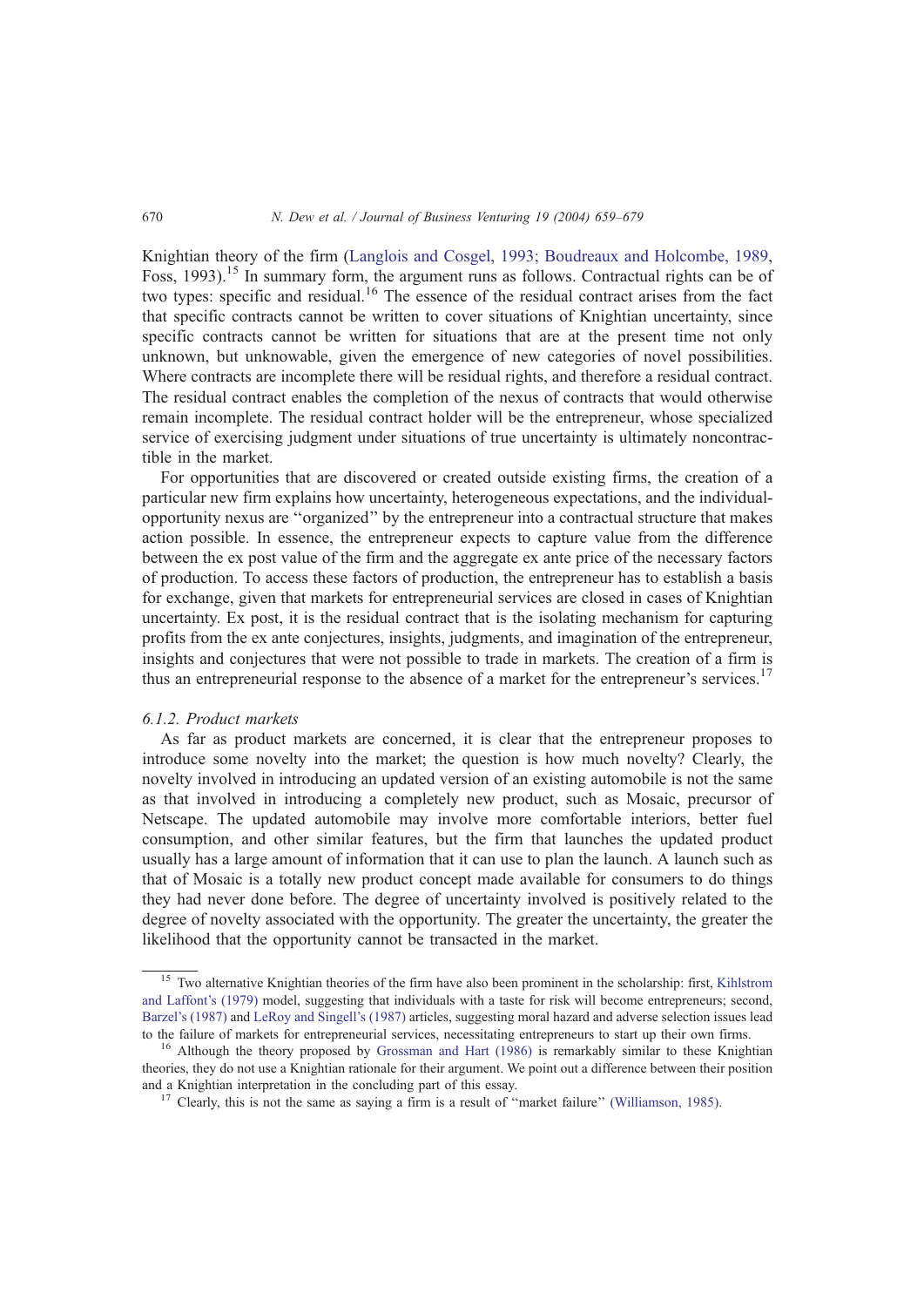#### 6.1.3. Factor markets

Finally, Knight (1921) was also unequivocal that the entrepreneurs ''guarantee to those who furnish productive services a fixed remuneration,"(p. 271) meaning that the entrepreneur was the sole bearer of uncertainty, and purchased factors at fixed prices in existing factor markets. This statement can be refuted by offering counterexamples of the many independent entrepreneurs who often cannot resort to factor markets for their inputs, and others who choose not to do so. We therefore make a distinction between the existence (or absence) of factor markets and the ability (or inability) of entrepreneurs to resort to them. Specifically, we seek to explain those situations in which entrepreneurs with very low resource endowments manage to create long lasting and successful firms. Faced with a lack of resources, and factor markets that are inefficient to varying degrees,<sup>18</sup> these entrepreneurs have no choice but to resort to nonmarket sources, such as family and friends, to finance the acquisition of their factor inputs. Using strategies that have been referred to as ''bootstrapping,'' these entrepreneurs manage to find solutions to factors markets that for all practical purposes are closed to them. The important point about the entrepreneurial use of nonmarket solutions is that through creativity and imagination the entrepreneur keeps the price of the important factors low enough to generate a positive outcome for the venture. By leveraging her human, social, and limited financial capital, the entrepreneur acquires factors at prices well below what they would otherwise be in the competitive factor markets under conditions of high uncertainty.

Of course, an entrepreneurial opportunity discovered or created independently may also be developed through other processes. In cases where a reasonable intersubjective agreement exists over the value of an opportunity, a second option exists, the sale of the idea to another firm. For this option to exist, less extreme perceptions of uncertainty and less heterogeneous expectations must attend the opportunity, i.e., the entrepreneurs sell ideas when less uncertainty pertains to them. Opportunities based on new knowledge are, in some exceptional cases, developed this way, as when an independent inventor licenses a patent to an existing firm in exchange (normally) for a fixed royalty payment and stream of licensing fees, contingent upon some measure of the utilization of the patent.<sup>19</sup> Of course, in the case of the absence of prior formal property rights over the opportunity,<sup>20</sup> the main factor mitigating against the sale of an idea is the indivisibility of information (Arrow, 1962), i.e., the

<sup>&</sup>lt;sup>18</sup> One of the most important factor markets that is notoriously inefficient is the credit market—often credit is not available at any cost to entrepreneurs who have neither a track record nor an asset base.

<sup>&</sup>lt;sup>19</sup> We say "exceptional" because most of the literature on patents shows that the development of new chemical compounds is the only class of opportunities for the application of new knowledge where patent protection is consistently meaningful. Lack of patentability and invent-arounds are the general rule.

<sup>&</sup>lt;sup>20</sup> Consistent with Arrow's (1962) thesis, information dispersion through use is the general rule: even patents are granted for a limited period only. Especially worth noting is the relevance of Arrow's arguments for the notion that differences in governance result from efforts to protect tangible versus intangible knowledge (also commonly referred to as explicit versus tacit knowledge). We believe these differences are based on an incorrect analysis of the nature of intangible/tacit knowledge and an incorrect attribution to Polanyi (1966) of the nature of the distinction (Tsoukas, 1996). The only difference we emphasize here is the difference between opportunities for the application of new knowledge that have prior legal property right protection (i.e., a defensible patent) and those that do not. The vast majority of entrepreneurial opportunities fall in the latter category.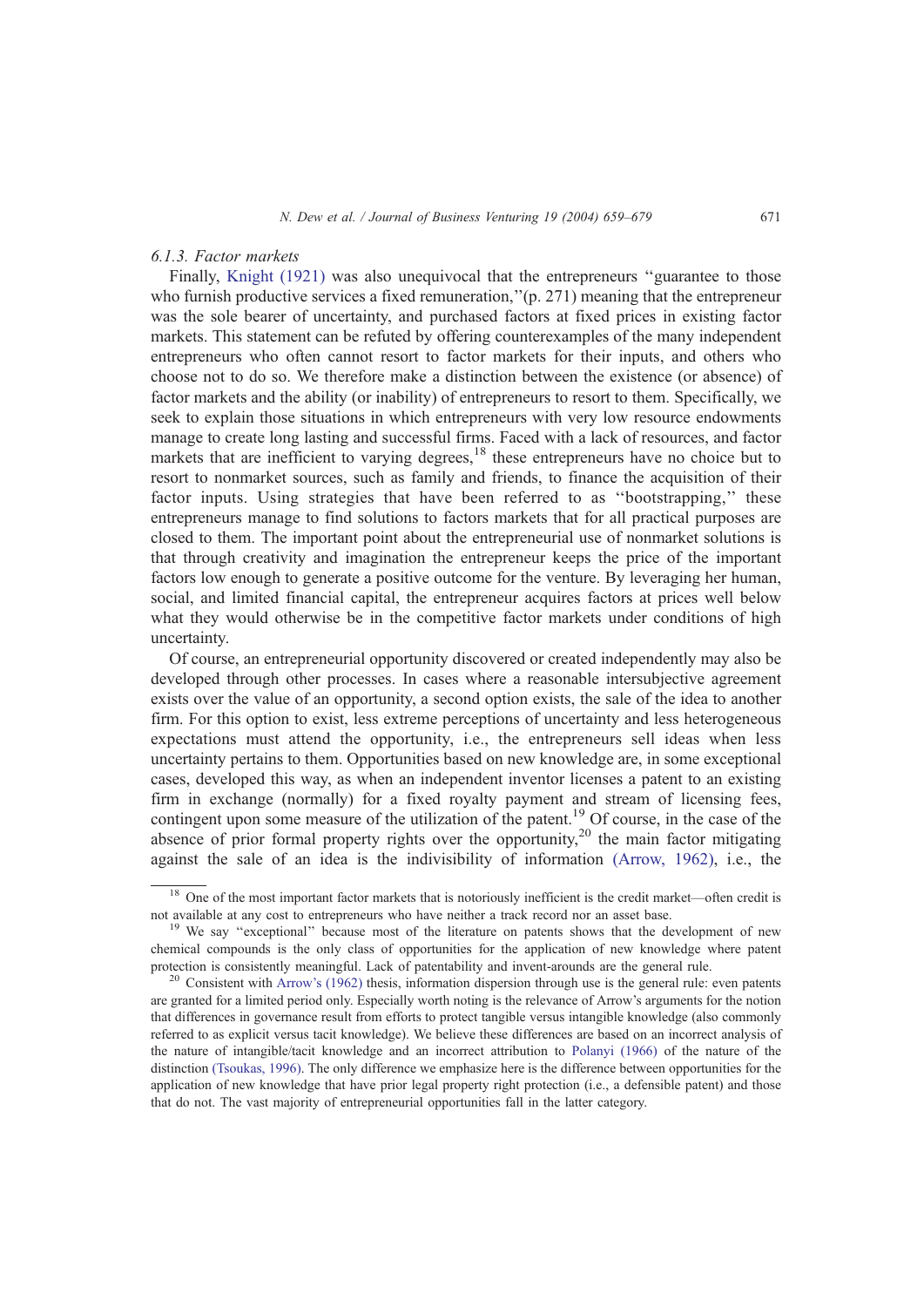entrepreneur must reveal the nature of the opportunity to sell it. However, given the legal protection sometimes afforded by a patent, the valuation of the opportunity depends upon the heterogeneous expectations of the parties. For patents with a wide range of potential applications, the patent holder commonly licenses the patent for specific uses with different firms, thus ensuring the maximum dispersion of the patent. The option value of the patent is thereby maximized by dispersing it across several market opportunities.

## 6.2. Opportunities identified by individuals within existing firms:

Much empirical evidence suggests that enterprising individuals often exit existing firms and form particular new firms as mechanisms to exploit entrepreneurial opportunities (Christensen, 1997). This scenario occurs when an opportunity is discovered or created by an individual or a team of individuals in an existing firm,<sup>21</sup> but then exploited by the creation of a new firm. We make use of the concept of intersubjective agreement to explain whether an opportunity that is discovered or created in an existing firm will be pursued in the existing firm or result in the creation of a new firm.

One of Penrose's (1995) insights was that existing firms have a natural perception ''corridor'' based on the knowledge of their employees, corporate goals, and incentive structures. This means that existing firms often become the entrepreneurial party in the discovery and creation of new markets by invisibly extending their existing residual contract structure to new entrepreneurial opportunities. In other words, individuals in existing firms often have a set of expectations that grant a higher valuation to particular opportunities than other stakeholders have, owing to the nature of their knowledge corridor.<sup>22</sup> Therefore, firms seek endogenous growth, as Penrose suggested, when they have higher expectations of the value of an opportunity. These higher expectations are linked to current knowledge base, their current product markets, and their current incentive structures.

We have suggested earlier that the difference between risk and uncertainty can be viewed in terms of the degree of intersubjective agreement on the value of the opportunity. At one extreme, when there is no uncertainty attached to an opportunity, then a very large number of economic agents agree on its value; we could say that the opportunity exists in some objective sense, or that it is not individual-centric.<sup>23,24</sup>A typical opportunity for arbitrage meets this criterion, in that one or more of a large number of individuals could exploit the opportunity. At the other extreme, when a very high uncertainty is attached to an opportunity, then only one individual sees value in it; very often, there is some attribute the individual possesses prior knowledge, a particular network of connections, or a very specific asset—that leads her

<sup>&</sup>lt;sup>21</sup> As Christensen's (1997) and other researchers have amply testified, individuals in existing firms are a major source—perhaps the major source—of new entrepreneurial opportunities. Our suggestion is that the notion that existing firms incubate most new opportunities has been underresearched to date.

<sup>&</sup>lt;sup>22</sup> We take this to be the reality of what Barney (1986) means when he suggests firms have "superior" expectations, i.e., the existing firm is often in the best position to judge the value of an opportunity.

<sup>&</sup>lt;sup>23</sup> This is not meant to be an ontological statement, but simply a convenient way of looking at things.<br><sup>24</sup> This is the case when a short-term profit possibility arises in the perfectly competitive market—a large number of economic agents swoops in to compete the profit away.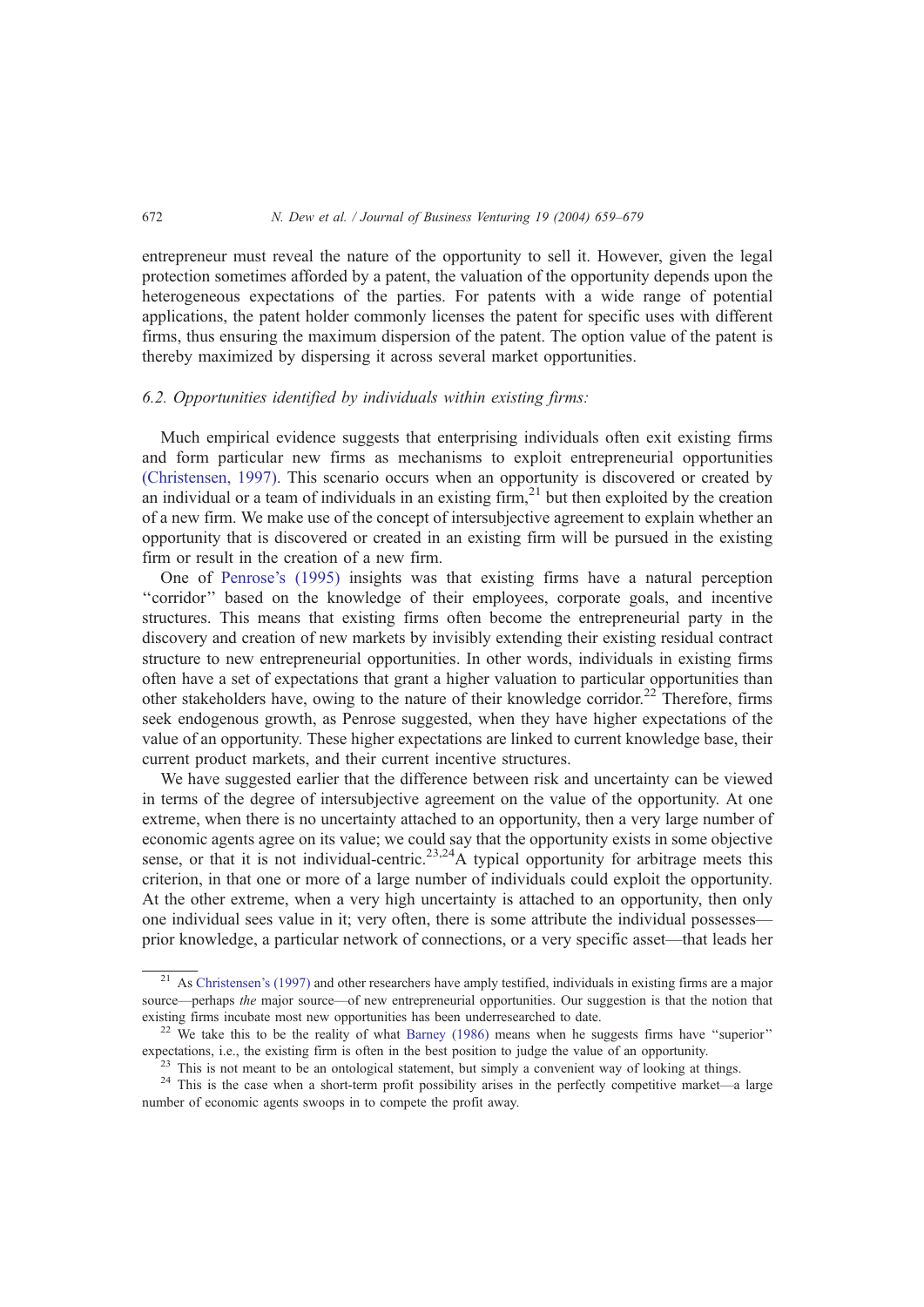N. Dew et al. / Journal of Business Venturing 19 (2004) 659–679 673



Fig. 2. Degree of intersubjective agreement.

to exercise judgment. In this case, we could say that the opportunity resides totally in the individual's mind 25or that it is totally individual-centric.

We use intersubjective agreement as our organizing principle to describe four scenarios (see Fig. 2). On the vertical dimension, we have the degree of intersubjective agreement within the firm. At the heart of our thesis is the assertion that even when an opportunity is identified within a firm, it is an individual or a team of individuals who recognize opportunities. These individuals must obtain agreement with other individuals in the firm on the value of the opportunity, which is not always easy. We can think of innumerable examples of opportunities that were identified within existing firms, but could not be pursued because the backing of key individuals in the organization could not be obtained. The case of an existing firm pursuing a radically uncertain opportunity raises important questions about the development of new opportunities in such organizations. The vertical dimension thus measures the degree of intersubjective agreement that exists between members of a firm on the value of a given opportunity. The greater the novelty of the opportunity identified, with respect to the firm's current activities, the more difficult it will be to achieve a high degree of intersubjective agreement within the firm.

<sup>&</sup>lt;sup>25</sup> We could think of the radically subjectivist view of Shackle (1979) to be close to this position, although Shackle may claim that the opportunity often does not even reside in the individual's mind—it emerges with action.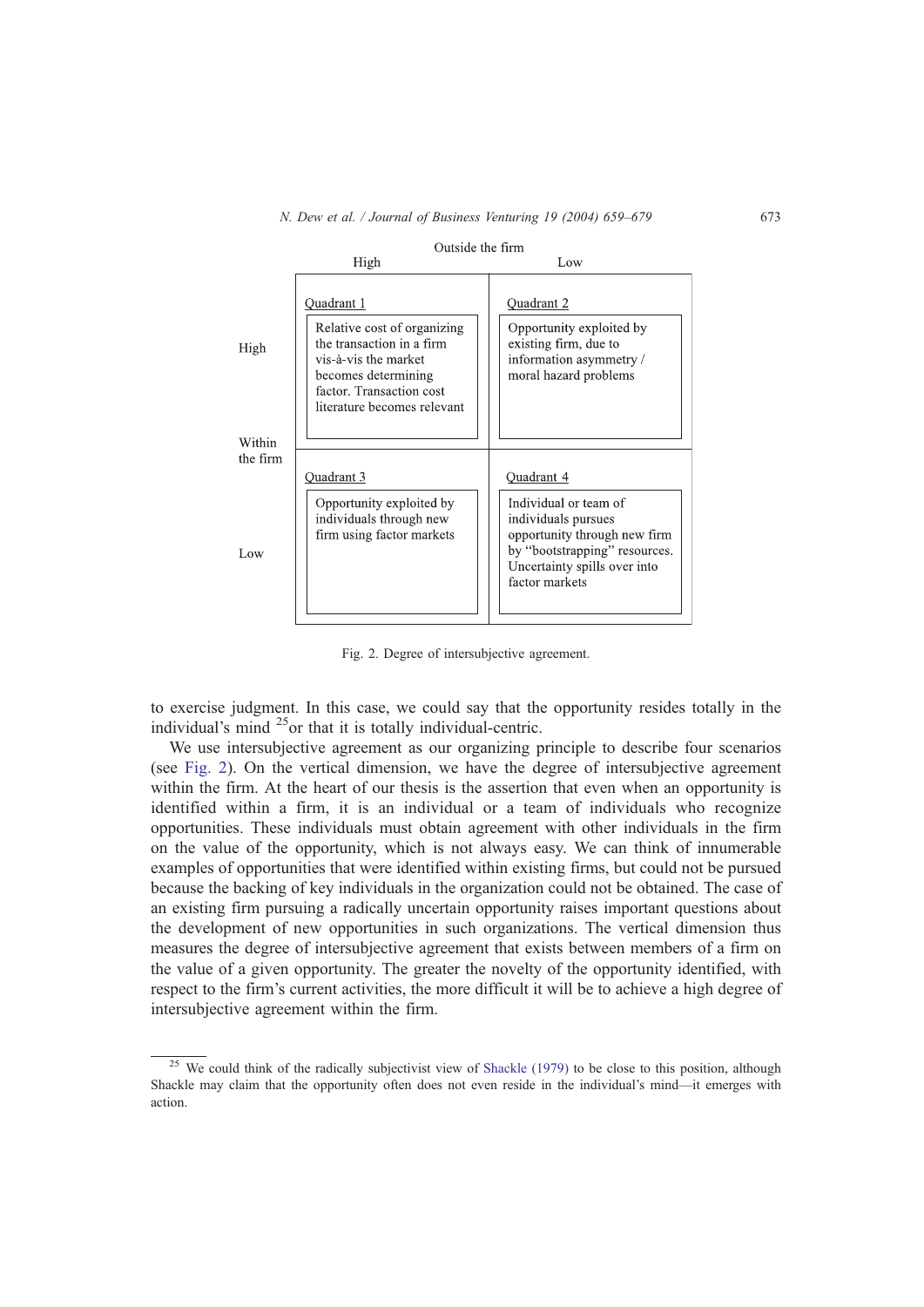On the horizontal axis, we have the degree of intersubjective agreement outside the firm. This is degree to which individuals outside the firm would agree (if they had the information) on the value of a given opportunity recognized within the firm. The more objective the opportunity (i.e., the less individual-centric), the greater the intersubjective agreement outside the firm.

Quadrant 1 describes the scenario wherein intersubjective agreement is high both within the firm and outside it. This is a case of the opportunity being very obvious and existing in some objective sense. If this is the case, then the opportunity can be exploited within the existing firm or in the market (without the need for a new firm to come into existence). That is, a residual contract is not a necessary condition for this opportunity to be exploited. If it is exploited within an existing firm, it could be for two reasons: first, although it is individuals who recognize opportunities, the firm may have the property rights to the opportunity; second, even if the firm does not own the property rights, the opportunity may not be sustainable enough into the future to warrant the departure from the firm of the individual who identified it. On the other hand, if the opportunity is valuable enough,  $^{26}$ it is possible that the existing firm and the individual may both evaluate the opportunity positively and both elect to pursue it.

Quadrant 2 represents the scenario wherein the intersubjective agreement within the firm is high, but that outside the firm is low. This usually happens when individuals within firms identify opportunities that rely heavily on complementary assets, both tangible and knowledge based, that are very specific to the firm (Rumelt, 1987). For example, molecules discovered by the R&D department of a pharmaceutical firm within its area of therapeutic specialization would come under this category. Both Quadrant 1 and Quadrant 2 scenarios lend themselves to explanation by the transaction cost literature. Specifically, the issues involved are the relative costs of organizing the opportunity within the firm vis-a`-vis the market.

Quadrant 3 represents the situation in which the intersubjective agreement on the value of the opportunity outside the firm is high, but is low within the firm. Examples of this scenario are when the opportunity cost for the firm of pursuing the opportunity is high. From the viewpoint of the firm, the opportunity cost may be influenced by alternatives with greater materiality to the firm, or more within the existing strategic focus of the firm's overall operations. Therefore, different expectations of what constitutes a ''good return'' in the context of the opportunity and its alternatives may lead to the pursuit of the opportunity by the entrepreneur through the creation of a particular new firm rather than the existing institutional alternative.

Quadrant 4 describes situations in which the intersubjective agreement is low both within firms and outside firms. This is a situation of true Knightian uncertainty. Typically, one individual or a very small group of them identifies an opportunity while working in a firm. The other members of the existing firm do not see the opportunity and are therefore uninterested in the firm pursuing it. The lone individual or small group of individuals then

<sup>&</sup>lt;sup>26</sup> We suggest that opportunities that fall within this Quadrant are rarely valuable or sustainable, precisely because they are so obvious.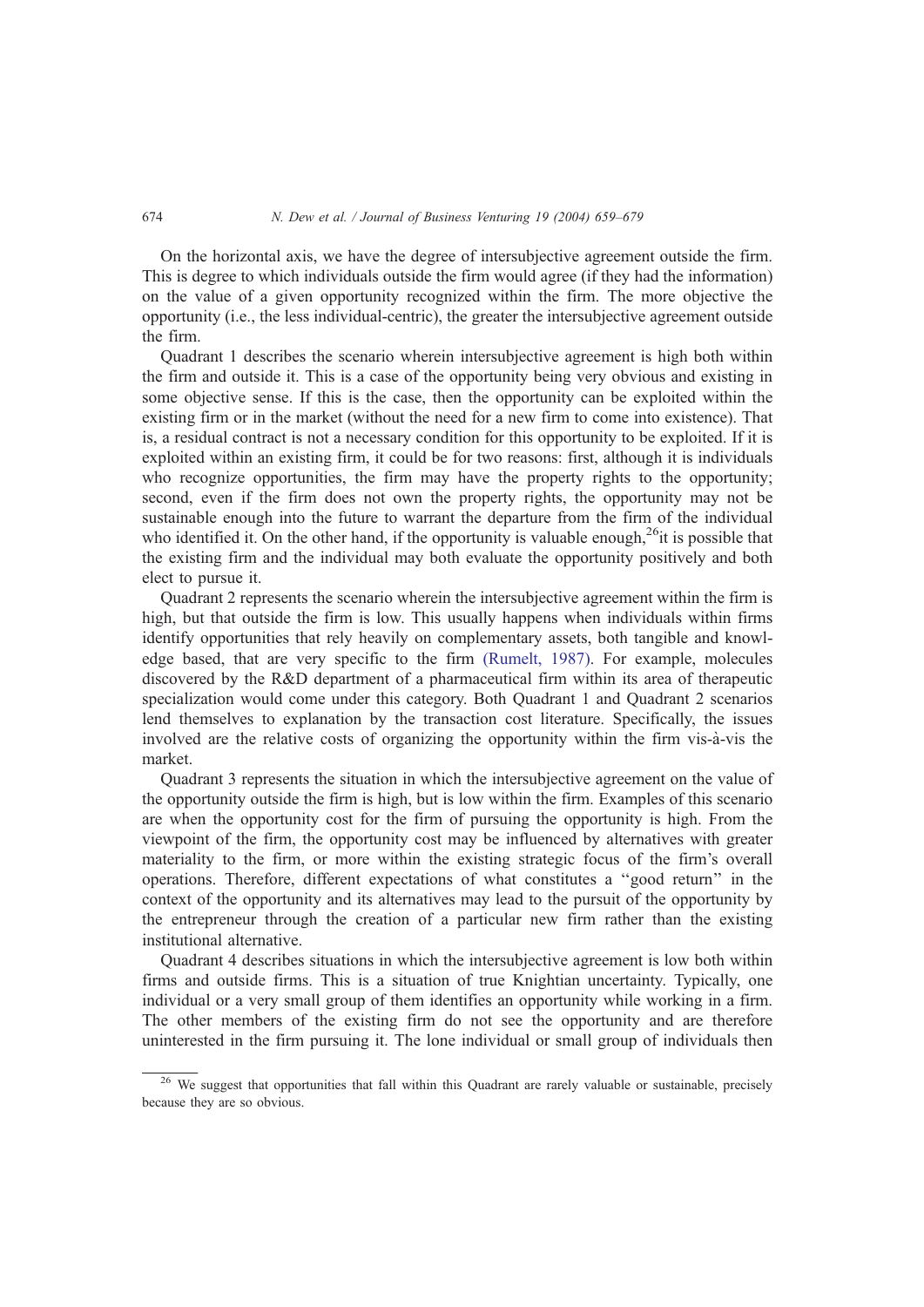leaves the employment of the existing firm to independently pursue the opportunity. However, unless the individuals who have spotted the opportunity have very high resource endowments, it is likely that they will be unable to access existing factor markets. This is because the high uncertainty associated with the opportunity (i.e., the product market uncertainty) is likely to have spilled over to the factor markets; factors will demand too high a premium for the individuals to be interested. In this scenario, there is a very high likelihood of a ''bootstrapping'' approach—the use of family and friends for resources in place of factor markets—until such time that the uncertainty over the opportunity has cleared sufficiently for the individuals to access factor markets.

#### 7. Existing theories

We recognize that existing theories such as incomplete contracts theory (Grossman and Hart, 1986), transaction cost economics (Williamson, 1975, 1985), and agency theory (Jensen and Meckling, 1976) do possess the resources within their conceptual frameworks to explain why an opportunity will be pursued through a new firm rather then through an existing one; however, we aver that these theories have focused their attention on the explanation of other phenomena.

First, following Grossman and Hart (1986), the language of incomplete contracts has become relatively commonplace in institutional economics. Grossman and Hart (1986, p.691) posit that ''when it is costly to list all specific rights over assets in the contract, it may be optimal let one party purchase all residual rights. Ownership is the purchase of these residual rights.'' The point we emphasize here is that the difference between the contractual theory of the firm offered by Grossman and Hart and the one offered here is that under Knightian uncertainty the set of bilateral contracts that constitutes the firm is not just incomplete but incompletable without the stockholder contract. The use of the residual contract results from the fact that a complete set of contracts ultimately cannot be written<sup>27</sup>owing to Knightian uncertainty. The residual contract is therefore better thought of an institutional innovation—as a way of establishing property rights over uncertainty (De Soto, 2000). The contractual organization of the firm reflects how Knight described the state of our knowledge of the future: that it is structurally uncertain because of the dispersion of knowledge. The stockholder contract essentially does one simple thing: it is a contract that is written to cover the things that cannot be written in contracts.

Second, the emphasis of transaction cost economics is on the relative merits of the firm as an institutional modality vis-à-vis markets, and the structural features of the firm that result from the potential for ex post opportunistic behaviors by the contracting parties (Williamson,

<sup>&</sup>lt;sup>27</sup> We believe that this is what Grossman and Hart (1986) mean when they refer to "costly contracts." These authors refer to the fact that contracts are written incomplete rather than the fact that they are incompletable. We simply make explicit the notion that under structural uncertainty, contractual incompleteness is not discretionary, and the cost of specifying all contingencies is therefore infinite. As Hodgson (1999) points out, in such situations there is no way of saying firms exist because they economize on transaction costs. Instead, we suggest the firm is better thought of as an institutional innovation to cope with contractual incompletability.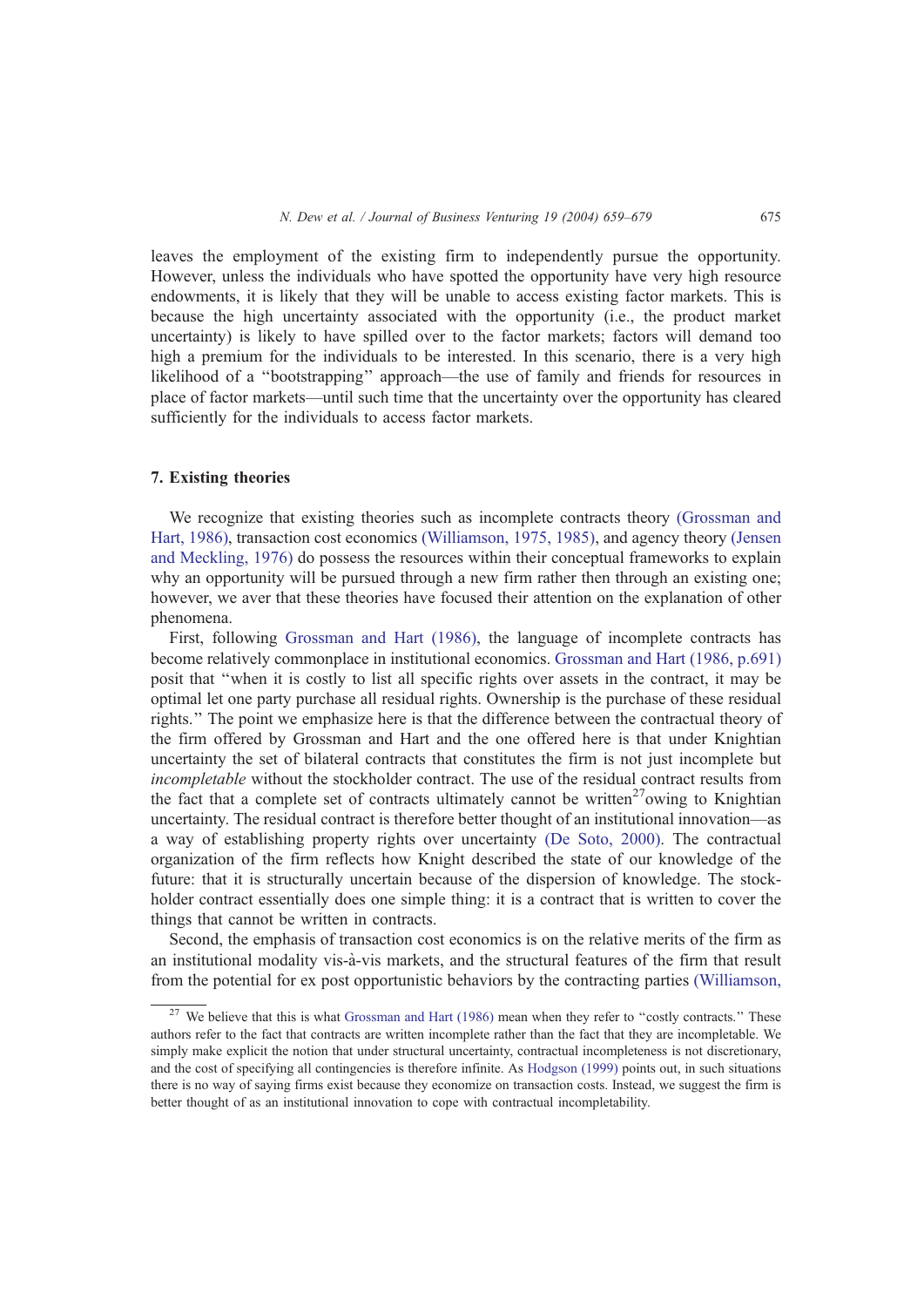1985). According to transaction cost economics, firms exist to economize on transaction costs. The three building blocks that Williamson (1975, 1985) uses to develop transaction cost theory are information impactedness (different people have different information), uncertainty, and bounded rationality. These phenomena give rise to different costs associated with different modes of governance—firms, markets, etc.—and with different structural features—horizontal and vertical integration, etc. So for instance, transaction cost theory would explain the pursuit of an opportunity through a new firm rather than through an existing one by focusing on the transaction costs of the two alternatives. The alternative that minimizes these costs of transactions will prevail. However, as we have explained vis-à-vis incomplete contracts theory, the key issue in entrepreneurial scenarios subject to Knightian uncertainty is not that contracts are incomplete but rather that they are incompletable. Cost comparisons between market and firm contract structures are therefore moot. We would add that, as Conner (1991) has pointed out, it is the value-creating potential of an opportunity rather than simply transaction costs that determines the choice between markets and firms and between firms.

Third, agency theory emphasizes the characteristics of the firm that ensue from the degree of congruence in the incentives of the principals and agents (Jensen and Meckling, 1976; Holstrom and Tirole, 1989). Thus, agency theory relies on ''incentive structures'' instead of costs for explaining firms. The building blocks are similar to those of transaction cost economics. Given information asymmetry, uncertainty, and conflicting objectives (somewhat similar to our concept of heterogeneous expectations), those modes with the appropriate incentive structures that solve these problems will prevail. For example, due to information asymmetry, principal agent conflicts, and misaligned incentives, the discoverer of the opportunity may have an incentive to incorporate a new firm to appropriate the rents from the discovery or creation of a new opportunity. The existing firm may not have the right incentive structure to prevent such a creation or may prefer not to incur the costs of compromising or altering an existing incentive structure to accommodate the new opportunity.

While this theoretical viewpoint has much to commend it, the point we emphasize here is that in entrepreneurial scenarios subject to Knightian uncertainty it is not very meaningful to talk about aligning the incentives of principals and agents for all the possible future instances in which such opportunities may be detected. A perfect alignment will mean one of two things: symmetric utility functions (i.e., that the principal and agent are, in effect, the same person) or that the principal is willing to incur any cost to specify ex ante that all uncertain opportunities will be organized within the existing firm. Even if this were possible—and Knightian uncertainty suggests such an alignment for all time is ephemeral—the costs of achieving such an alignment will in many instances be so high as to neutralize the benefits of organizing the opportunities within the existing firm. Some principals will therefore resign themselves to the fact that certain opportunities detected by their agents will be pursued through new firms since the totality of scenarios requiring principal agent alignment cannot be foreseen.<sup>28</sup> In essence, the alignment of contracts is also ultimately moot.

<sup>&</sup>lt;sup>28</sup> We posit that firms in which the detection of such opportunities is very likely will use stock options as a way of bringing the incentives of agents closer to those of principals.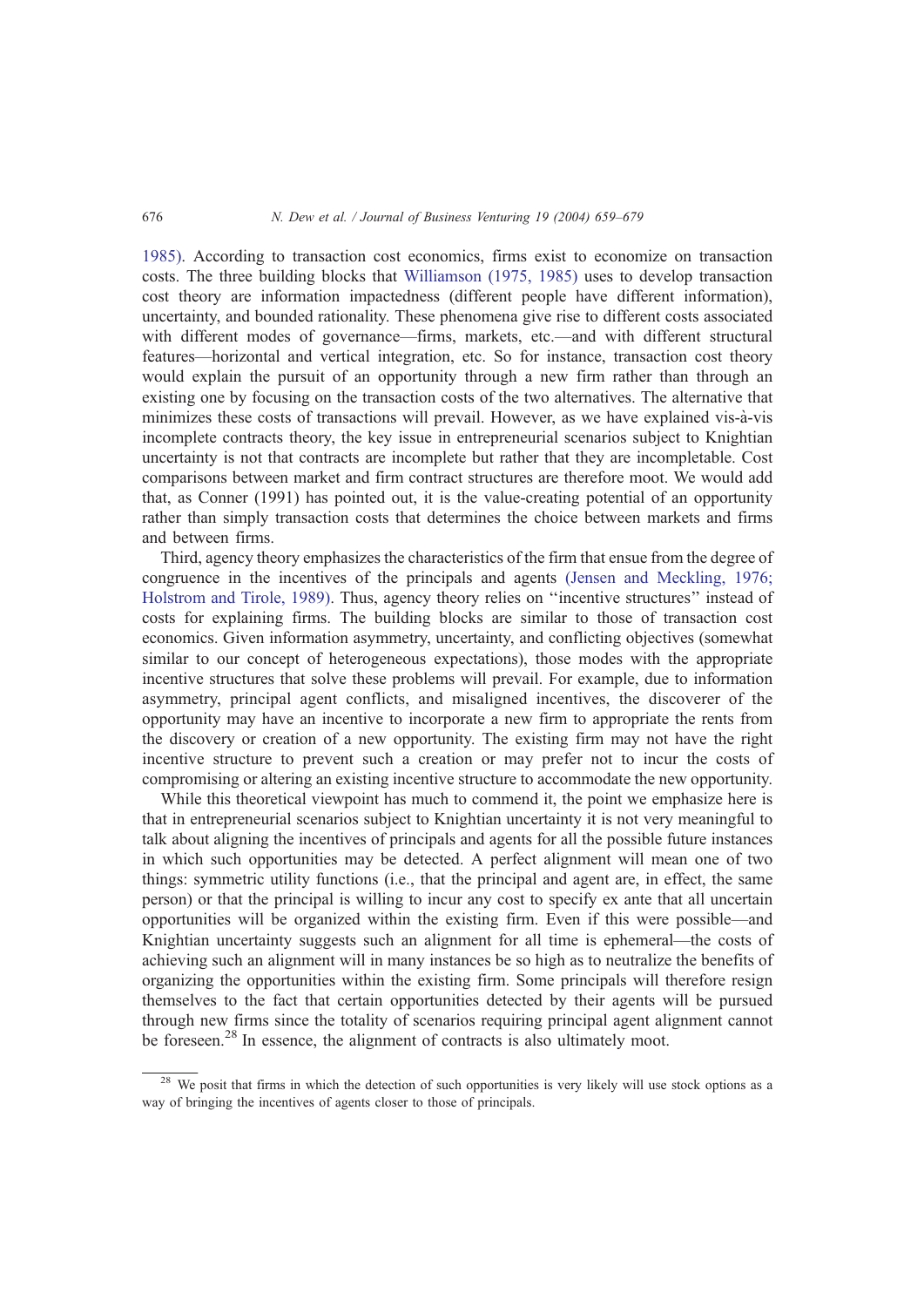## 8. Conclusion

In conclusion, an entrepreneurial theory of the firm based on dispersed knowledge generates several novel perspectives on the firm.

First, previous theories of the firm only provide a justification for the existence of firms as an institutional modality (usually vis-à-vis markets). They do not explain how firms come into existence and when a new firm, as opposed to an existing one, will be chosen as a vehicle for taking a new idea to market, i.e., whether the residual will be concentrated in existing or in new firms. The theory presented here provides answers to these questions, although our discussion has focused on the latter question.

Second, previous theories overlook the important role of particular individuals in originating novel economic artifacts, such as markets and firms. For example, neoclassical economic theory defines the firm as a production function that processes information freely available from the external environment, i.e., any risk-seeking individual can grasp any entrepreneurial opportunity. In contrast, our view emphasizes the individual-knowledge nexus in the creation of opportunity, and therefore the significant role that the idiosyncrasies of individuals play in the formation of markets and firms. Another example is previous theories such as the evolutionary view (Nelson and Winter, 1982) that emphasizes routines and activities as the carriers of knowledge within firms. Thus, again the role of the individual is a secondary consideration. Yet nothing is more apparent in economic history than the importance of *both* routines and individuals.<sup>29</sup> Moreover, we would argue that the role of individuals is the primary issue that deserves explanation, since the establishment of routines depends on the prior realization of the nexus of the individual and opportunity and the subsequent establishment of a firm. In other words, the origin of routines must be explained in order for a theory of the firm based on routines to be robust. Therefore, our exposition posits that knowledge is dispersed and specific to individuals and explains how this contributes to the creation of routines. Rather than taking costs, incentives, or routines as the basic units of analysis, we take the individual-opportunity nexus as the basic unit of analysis.

Third, previous theories emphasize the contractual structure of the firm as an efficient solution to incomplete contracts, transaction cost minimization, or incentive alignment issues. The theory developed here explains why each of these issues is moot given the absence of markets that characterizes Knightian uncertainty: that contracts are not just incomplete but incompletable; that as a result of the incompletability of contracts transaction cost considerations are moot; and that incentive structures are ultimately unalignable over all future scenarios. Instead, the contractual structure of the firm ought to be thought of as an institutional innovation that is a robust coping mechanism for the problems and opportunities arising from the prevalence of Knightian uncertainty in entrepreneurial situations.

In closing, we conjecture that at least two areas of potential further investigation arise from this article. The first is that the concept of the dispersion of knowledge (Hayek, 1945) might

<sup>&</sup>lt;sup>29</sup> For example, in the work of Chandler (1990) and McCraw (1997).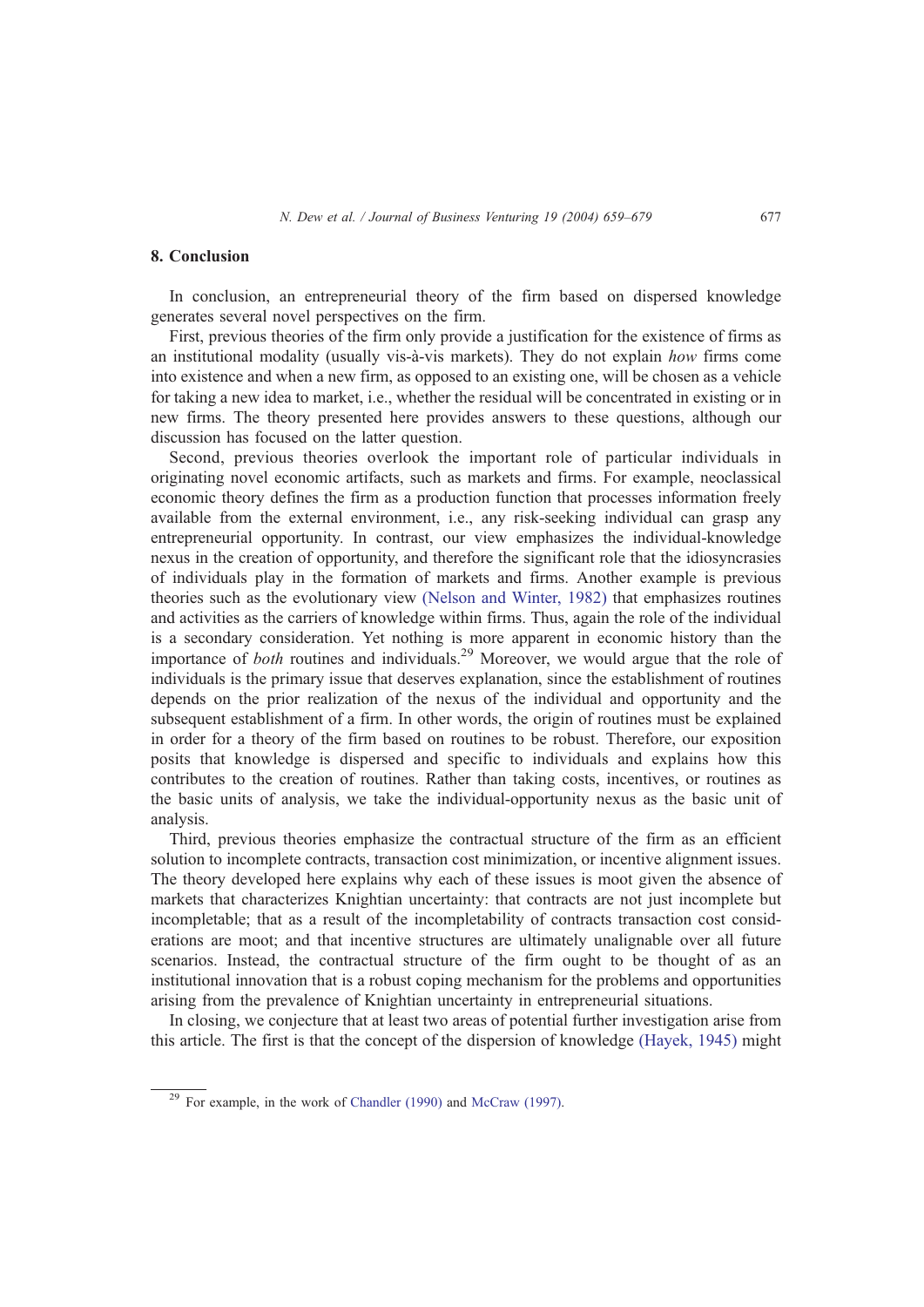be seen as having the potential to bring coherence to several different aspects of entrepreneurship scholarship, such as the concept of arbitrage (Kirzner, 1973; Burt, 1992), creative entrepreneurship (Schumpeter, 1976), the costs of coordinating economic activity (Coase, 1937; Alchian and Demsetz, 1972), the role of firm growth (Penrose, 1995), and decisionmaking under uncertainty (Knight, 1921). The second is that a better linking of the creative processes of entrepreneurship and the rent-creating and rent-sustaining processes of business strategy is possible by situating these processes in the context of the dispersion of knowledge. Our suggestion is that a better understanding of how opportunities, which we take to be the source of all rents, arise and are converted into economic artifacts can improve the literature on business strategy.

#### Acknowledgements

We gratefully acknowledge the financial support of the Batten Institute of the Darden School of Business Administration, University of Virginia, for carrying out this research. We are also grateful to Linda Cyr, Laura Dunham, Ed Freeman, Mary Hamilton, Joo-Heon Lee, John McVea, participants in a seminar at CMIT, National University of Singapore, and participants in the 2002 Darden-Lally Entrepreneurship Retreat for comments on earlier versions of this article.

## References

- Akerlof, G.A., 1970. The market for ''lemons'': quality uncertainty and the market mechanism. Q. J. Econ. 84,  $488 - 500$
- Alchian, A., Demsetz, H., 1972. Production, information costs, and economic organization. Am. Econ. Rev. 62,  $777 - 795$
- Arrow, K.J, 1962. Economic welfare and the allocation of resources for inventions. In: Nelson, R. (Ed.), The Rate and Direction of Inventive Activity. Princeton Univ. Press, Princeton, NJ, pp. 609 – 626.

Arrow, K.J., 1974. Limited knowledge and economic analysis. Am. Econ. Rev.  $64$  (1),  $1-10$ .

- Barney, J.B., 1986. Strategic factor markets: expectations, luck, and business strategy. Manage. Sci. 42, 1231 1241. Barzel, Y., 1987 January. Knight's moral hazard theory of organization. Econ. Inq. 103 – 116.
- Bikhchandani, S., Hirshleifer, D., Welch, I., 1992. A theory of fads, fashion, custom, and cultural change as informational cascades. J. Polit. Econ. 100 (5), 992 – 1026.
- Boudreaux, D.J., Holcombe, R.G., 1989. The Coasian and Knightian theories of the firm. Manag. Decis. Econ. 10,  $147 - 154.$

Buchanan, J.M, 1969. Cost and Choice. Markham, Chicago, IL.

Burt, R., 1992. Structural Holes. Harvard Univ. Press, Cambridge, MA.

Chandler Jr., A.D., 1990. Scale and Scope: The Dynamics of Industrial Capitalism. Harvard Univ. Press, Cambridge, MA.

Christensen, C., 1997. The Innovator's Dilemma. Harvard Business School Press, Cambridge, MA.

Coase, R.H., 1937. The nature of the firm. Economica 4, 386 – 406.

Conner, K.R., 1991. A historical comparison of resource-based theory and five schools of thought with industrial organization economics: do we have a new theory of the firm? J. Manage. 17, 121 – 154.

De Soto, H., 2000. The Mystery of Capital. Basic Books, New York.